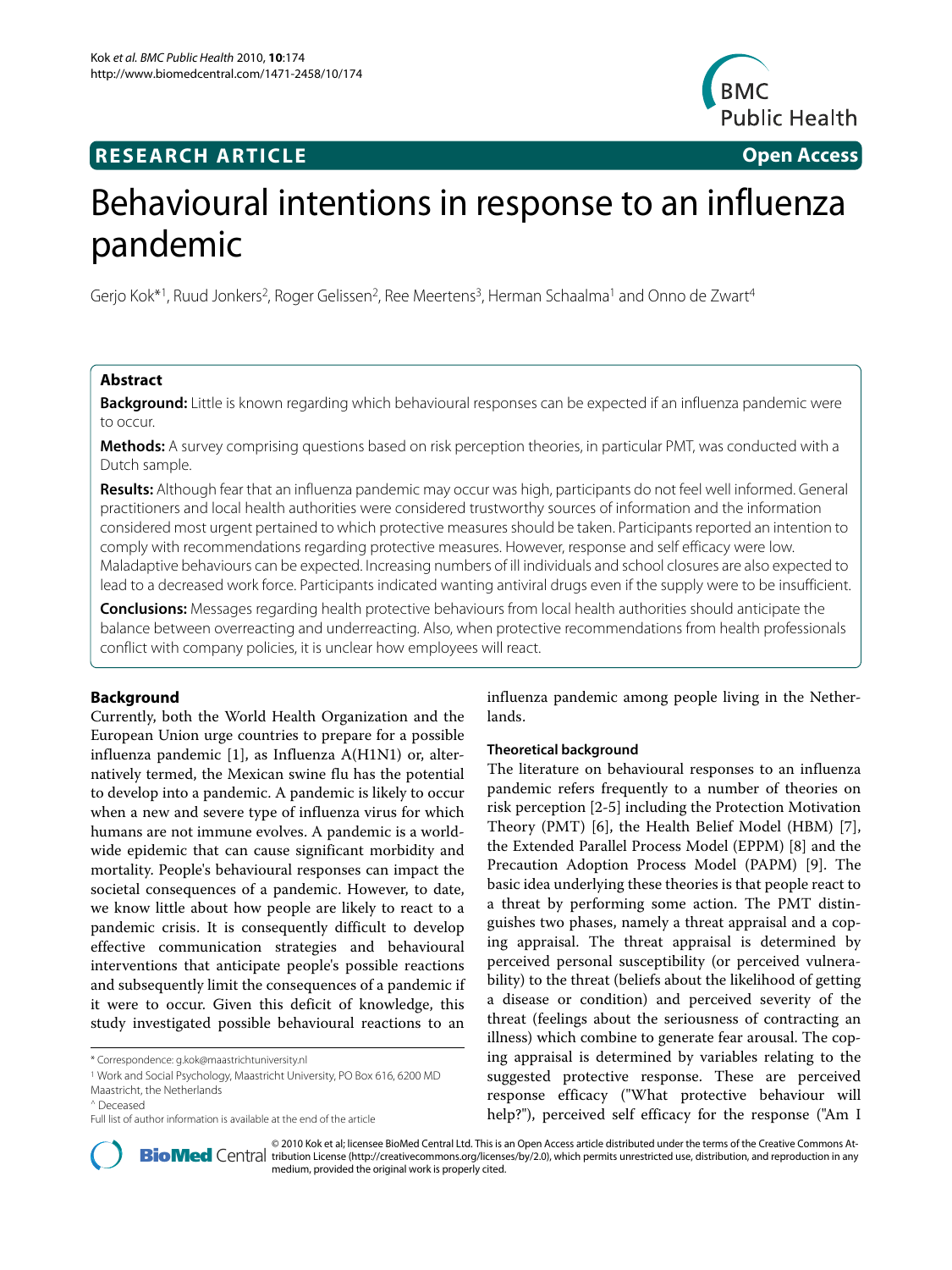confident that I can perform the protective behaviour?") and the response costs ("What are the disadvantages of the protective behaviour?"). According to the PMT, the threat appraisal stimulates the intention to act while the coping appraisal determines the type of action employed. The action may be adaptive and lead to the performance of the advised protective or precautionary behaviours or it can be maladaptive thus leading to the performance of behaviours other than those advised. In order to act adaptively, perceived severity and susceptibility (i.e. the threat) as well as response and self efficacy must be high while response costs remain relatively low. If perceived severity and susceptibility are low, people will not perceive the matter as threatening and will consequently not be inclined to act. If perceived severity and susceptibility are high but response and/or self efficacy are low, maladaptive responses (e.g. denying the existence of a threat) are likely to ensue[10,11].

### **Empirical evidence**

To date, a limited number of studies that focus on behavioural responses to an influenza pandemic are available. One is a study conducted by Markel and colleagues [12]. In their study, they described the effects of a number of nonpharmaceutical interventions that were implemented in US cities during the 1918 and 1919 influenza pandemic. These included school closures, bans on gathering in public places, isolation and quarantine, and ancillary interventions, such as work schedule alterations, transportation restrictions, and face mask ordinances. Their findings suggested that the application of these behavioural interventions did indeed limit the consequences of that pandemic.

Following the severe acute respiratory syndrome (SARS) epidemic in 2003, Sadique and colleagues [4] conducted a population-based survey on people's protective actions in response to a hypothetical influenza pandemic in five European and three Asian regions. With few exceptions, the patterns of potential protective actions were similar among participants in each region. Public transportation was generally regarded as the most risky site for infection, while one's home was seen as the least risky setting. Participants indicated that if a new influenza pandemic were to occur, they would likely limit their use of public transportation and avoid places of entertainment and shopping for nonessentials. Participants also reported considering their risk for infection high in health care facilities but did not indicate that they would avoid such facilities. Further, employed participants were less likely to report that they would take protective actions. Interestingly, risk perception variables did not substantially impact protective behaviours. The only exception pertained to the avoidance of public transportation.

Hong and Collins [13] examined risk perceptions and protective behaviour in Korea. They reported that Korean public health agencies have promoted influenza vaccinations as a protective measure against SARS, even though the effectiveness of influenza vaccinations in reducing SARS incidence is doubtful. The results of this study showed that both enhanced risk perceptions and the belief that influenza vaccinations reduce the threat of SARS increased influenza vaccination intentions. In essence, this study demonstrated that participants adopted recommended protective measures even when their effectiveness was questionable.

De Zwart and colleagues [3,14,15] studied people's responses to recent outbreaks of SARS and Avian Influenza (AI). They found that not only risk perception but also communication variables such as information quality, communication preferences, trust in the source of information, and perceived urgency of the information impacted people's responses. In one study, protective behaviours against the 2003 SARS outbreak were investigated [15]. The results indicated that few people took protective measures such as wearing face masks, washing their hands more frequently, endeavouring to get extra sleep, consulting a doctor when potential symptoms present and paying more attention to coughing. All of the above measures were reported in less than 10% of the sample and only small differences between the Dutch and the Finnish samples were found.

In a meta-analysis of 34 studies, of which 25 focused on influenza, Brewer and colleagues [2] investigated the relationship between risk perception and vaccination behaviour in adults. The results showed that perceived susceptibility and perceived severity were both positively related to actual vaccination behaviour. However, experimental studies were recommended in order to determine the direction of these relationships.

Some authors have explored people's responses to disasters and other crises, including pandemics. Fischhoff [16] conducted a survey study among American citizens that investigated expected responses to possible health threats (i.e. anthrax, West Nile virus, smallpox and the dirty bomb) on the part of the public and the public authorities. They concluded that people were poorly informed about most of these threats and did not know which responses would be most appropriate. Inappropriate responses such as fleeing were thus considered probable by the study participants. However, according to Fischoff and colleagues, people rarely actually panic unless they have lost faith in public authorities. Nonetheless, many of the study participants conveyed an expectation that other people would panic and thus supported compulsory treatment and isolation.

Crimando [17] developed a guide for disaster preparedness "based on a thorough review of current research and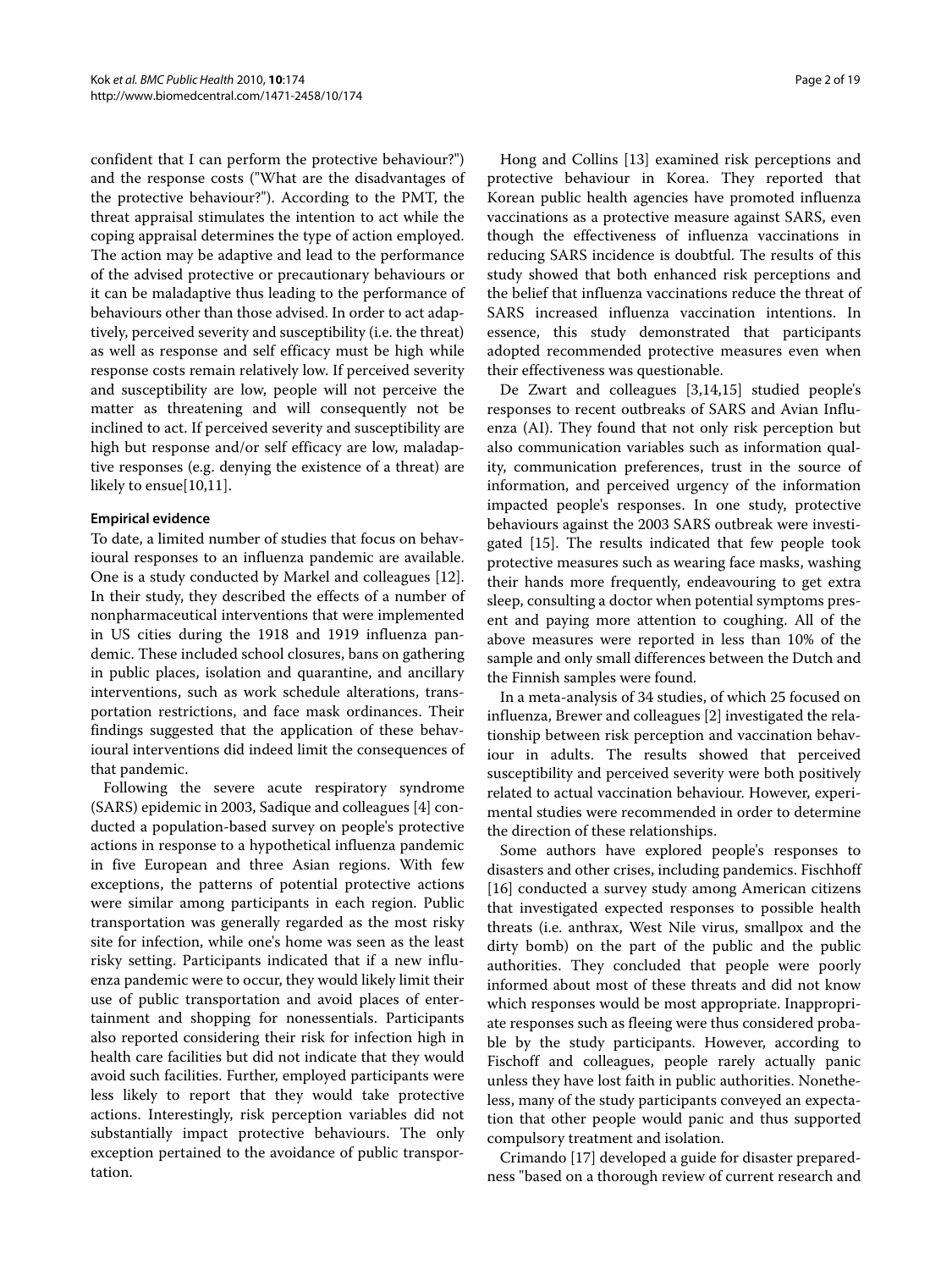literature, expert consensus and field experience in disaster and terrorism response and planning" (p. 1), and claimed that most people respond to disasters in one of three ways The first and most common behavioural response is neighbor-helps-neighbor. When this happens, people help each other and follow instructions. The second response is neighbor-fears-neighbor. This is when others around us are perceived as part of the problem, and can be the case when the threat is an infectious disease. The third and statistically most unlikely response is neighbor-competes-with-neighbor. This is essentially panic and is considered to be the consequence of perceptions that opportunities to escape and the availability of critical supplies are limited. Crimando further claimed that, although people's safety is the first concern in a disaster, effort is necessary to ensure that businesses and companies survive the disaster so that people will still have employment when the disaster is over.

#### **Research question**

The objective of this study was to determine how people intend to behave when a large scale influenza pandemic occurs. The results provide relevant information that furthers our theoretical understanding of risk behaviour intentions and enables us to develop better and more effective policy responses to future pandemics.

### **Methods**

#### **Procedure**

A survey based on PMT and complemented with relevant concepts suggested in the literature was conducted with a Dutch sample. Participants were asked how they would act during a pandemic depending on the severity of pandemic, the protective instructions provided and the communication strategies employed. It should be noted that the questions on these concepts are meant to give insight into how respondents perceive the threat, rather than their knowledge of the facts on this issue, as behaviour is determined by how people perceive their environment to be, instead of by the objective facts. From a panel of online research participants aged 18 and older, 1099 participated in the study (response 62%). Participants received a small monetary reward.

### **Measures**

*Demographics* Household constitution was determined with items on the number of family members and number of children under 12 and under 18 residing in the household.

*Information* Knowledge was measured as follows: First, participants were asked if they were familiar with the concept influenza pandemic. Answers were provided on a 3-point scale with the answer options 'Yes, I know what it is', 'I have heard of it but I am not sure what it is' and 'No, I have never heard of it'. Then the following text was provided: *"A pandemic is a worldwide epidemic caused by a virus that is as yet unknown and for which no vaccine is available. An example is the Asian bird flu. When that virus infects people, a new and unknown form of influenza that is transmitted from person to person develops. It is not possible to predict whether or not a new influenza virus is in fact dangerous and will cause an epidemic or a pandemic."* Following the above text, a second familiarity question similar to the one used prior to the text was posed. Estimation of the consequences was measured with an item asking participants how many people they think would get sick if a pandemic were to occur. Being informed was measured with items that asked participants the extent to which they think they are well informed about influenza viruses and epidemics, and about protective actions. These items were answered on a 8-point scale ranging from 'incredibly well informed' to 'very poorly informed'. For the analyses, these answers were collapsed to generate three categories, namely 'well informed', 'moderately informed' and 'poorly informed'.

*Threat appraisal* Perceived susceptibility was measured with the item "How likely is it that you will get influenza from a new influenza pandemic in the next 12 months?" and perceived severity was measured with the item "How awful would it be if, in the next 12 months, you got influenza from a new influenza virus that has become a worldwide pandemic?". These items were scored on a 10-point scale with a higher score indicating greater perceived susceptibility or severity. Both items were also used to appraise nine other diseases. Fear was subsequently measured with the item "Are you scared a worldwide influenza pandemic will occur?" Answers were provided on a 5-point scale ranging from 'constantly' to 'never'. The perceived risk of infection in eight possible public places was measured with the item "In which of these places do you think you are most likely to get infected?"

*Coping appraisal* Response efficacy was measured with the item "Can people take protective measures?" and self efficacy was measured with the item "Are you able to take protective measures?" Both were scored on a 5 point scale that ranged from 'yes, I am very certain that the measures could be taken/that I could take the measures' to 'no, I am certain that the measures could NOT be taken/that I could NOT take the measures'. To measure response costs, the following scenario and question was presented to the participants: *"Imagine, there is a new worldwide influenza pandemic that has also reached the Netherlands. The local community health services have provided you with a face mask and urged you to wear it in all public places in order to prevent infection. Would you wear the*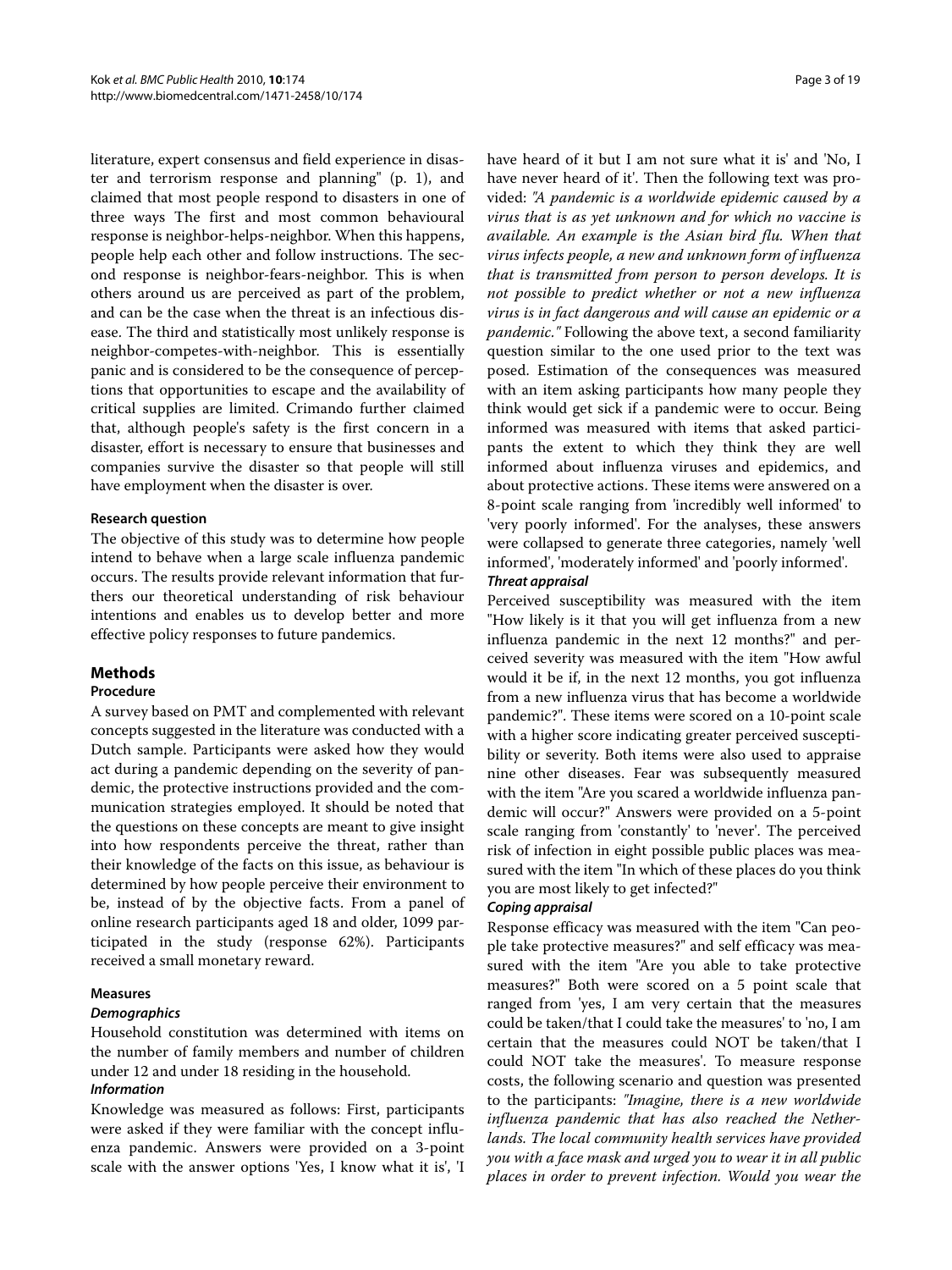*face mask in all public places?"* Those participants that indicated a willingness to wear the face mask were provided with an additional scenario in which the response costs were increased. These included *"people may think you have the new influenza and avoid you"* and *"the face mask causes skin irritation"*. After reading the scenario with the additional response costs, participants were asked again if they would wear the face mask in all public places. Answers were provided on a 5 point scale ranging from 'certainly' to 'certainly not' with an 'I don't know' option.

*Behavioural responses* Maladaptive behavioural responses were measured by asking participants to react to ten statements, each of which represented one of the following maladaptive responses: avoidance, denial, fatalism, wishful thinking, and despair [18] (see Results) These were scored on a 5 point scale ranging from 'totally agree' to 'totally disagree'. Adaptive behavioural responses were measured by first presenting the following hypothetical scenario: *"Imagine a new worldwide influenza pandemic occurs and this pandemic reaches the Netherlands. Within five weeks, 400,000 Dutch will become ill and 4,000 people will die."*, and then indicating that health professionals recommend taking certain protective measures. For nine different instructions for protective measures, participants were asked, *"For how long would you be willing to take this measure?"* (see Results). Answers options were 'more than a month', 'a few weeks', 'a few days', 'I am not willing', and 'I don't know'.

### Communication

*Communication* Perceived trustworthiness of information sources was measured by asking participants to indicate first the degree to which they consider ten sources of information to be trustworthy sources of information in general and then the degree to which they consider these sources to be trustworthy sources of information if a worldwide influenza pandemic were to occur (see Results). Urgency of information was measured by asking participants to select two of seven topics they would like to receive information about immediately (see Results).

*Scenarios* Participants were posed a series of possible scenarios that could take place if a pandemic were to occur. These were the participant becomes ill, a family member becomes ill, the participant becomes less able to work, the schools close, and antiviral drug availability is limited. In the scenario pertaining to the participant falling ill, participants were asked if they would stay home and if someone would be able to take care of them. In the scenario pertaining to a family member falling ill, participants were asked if they would stay home and take care of that person. If participants answered affirmatively, they were asked if they could continue to work. In the scenario that followed,

participants were asked to imagine that the government has asked all people with influenza to stay home, that they have influenza symptoms, and that their employer nonetheless demands they come in to work. Participants that reported being willing to stay home despite their employer's demand were then confronted with a scenario in which the consequence of staying home would be a loss of income. Another scenario described a situation in which companies were advised to close their doors and subsequently did not pay their employees. For the previous two scenarios, participants were asked how likely that scenario would be and how long it would take before their household would encounter serious financial difficulties. Participants with children younger than 12 were also given a scenario in which all schools and child care facilities were closed for a month. Participants were asked if they would be in a position to care for their children themselves or if they could arrange alternative child care arrangements. Participants with children younger than 18 were also given the following scenario: *"Imagine all schools and child care facilities close for three months in order to protect children from influenza infection. Health professionals have advised you to keep your child(ren) away from public places such as shopping centres and public transportation for three months. Children should also discontinue social contact with other children. Would you be able to keep your child from doing these things for three months?"* The final scenario pertained to antiviral drugs and was as follows: *"A vaccine for a new influenza virus can only be developed after the outbreak. There are, however, antiviral drugs such as Tamiflu and Relenza that may prevent the virus from dispersing through the body and that can shorten the illness period. However, it is unclear whether these antiviral drugs actually work for the new influenza infection."* After having read the scenario, participants were asked if they would want to use the drug and if they would be agree with a policy that prioritizes the treatment of vulnerable groups, such as the elderly and professionals such as the police and fire fighters. If so, they were asked if they would attempt to obtain access to the drugs via other means.

### **Results**

#### **Participants**

Table 1 displays demographic characteristics of the sample (n = 1099). The sample comprised slightly more women, elderly people and people with a higher level of education than the average Dutch population over the age of 18.

#### **Knowledge about an influenza pandemic**

Prior to the provision of a definition, 46% of participants were familiar with the concept of an influenza pandemic, 27% indicated being unsure and 27% were unfamiliar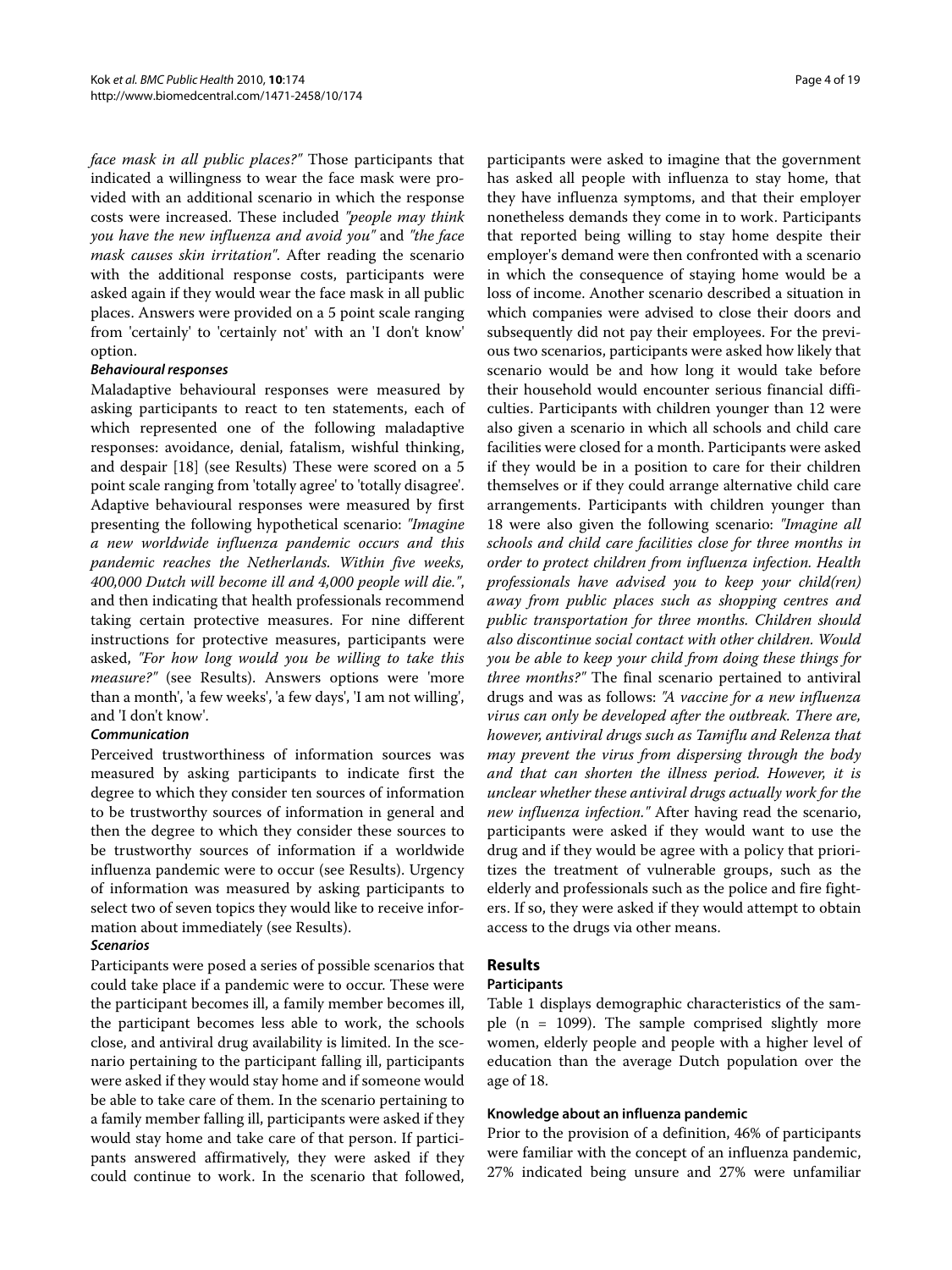| <b>Characteristics</b> | Sample<br>percentage | Population $\geq 18$<br>percentage |
|------------------------|----------------------|------------------------------------|
|                        |                      |                                    |
| Gender                 |                      |                                    |
| Male                   | 48                   | 50                                 |
| Female                 | 52                   | 50                                 |
| Age                    |                      |                                    |
| 18-29                  | 15                   | 19                                 |
| 30-39                  | 17                   | 18                                 |
| 40-49                  | 20                   | 20                                 |
| 50-59                  | 18                   | 18                                 |
| >60                    | 30                   | 25                                 |
| Education              |                      |                                    |
| Low                    | 32                   | 33                                 |

Moderate and the set of the set of the set of the set of the set of the set of the set of the set of the set of the set of the set of the set of the set of the set of the set of the set of the set of the set of the set of High 32 25

#### **Table 1: Sample characteristics** *(n* **= 1099)**

with the concept. After the provision of the definition and information on an influenza pandemic, 21% reported having been completely familiar with the information, 38% were mostly familiar, 18% were somewhat familiar, 12% were vaguely familiar and 12% were not at all familiar with the information. Although authorities estimate that 30% people in the Netherlands would get sick if an influenza pandemic were to occur, participants in this study estimated that number at 35% with a great deal of variation (sd = 22). When asked whether they perceived themselves to be informed about influenza viruses and pandemics, 26% considered themselves to be well informed, 63% claimed that they were moderately informed and 12% poorly informed. Regarding preventive actions, 18% considered themselves well informed, 53% claimed to be moderately informed, and 29% considered themselves poorly informed.

### **Threat appraisals**

Regarding the perceived susceptibility of acquiring influenza in the coming 12 months and the perceived severity of that infection, a negative relationship was found between severity and susceptibility. Comparisons across medical conditions (see Figure 1) showed that HIV was considered the most severe but least likely disease while a common cold was considered least severe but most likely. A common influenza was thought to be somewhat more severe but less likely than a common cold. However, when the influenza was thought to be caused by a new virus, it was considered more severe than a common influenza. Susceptibility did not differ significantly between a common influenza and an influenza caused by a new virus. When influenza was considered pandemic, participants reported higher levels of perceived severity. Only tuberculosis, a heart attack and HIV were thought to be more severe. One way to conceptualize risk perception is to consider it the product of perceived severity and perceived susceptibility [19]. This computation yielded HIV as the least risky disease and an influenza pandemic as the most risky disease.

Regarding fear, only 5% of participants indicated being constantly scared that an influenza pandemic will occur while 35% reported being afraid sometimes, 44% rarely and 15% never.

An analysis of the intercorrelations between the three threat appraisal variables (perceived susceptibility, perceived severity and fear) demonstrated relatively low coefficients (between .10 and .27) thus suggesting that the four variables are indeed distinct aspects of threat appraisal.

Regarding risky locations for acquiring an influenza infection, 24% of participants claimed that public transportation poses the greatest risk, 20% reported that public places such as restaurants, bars and theatres are most risky, 17% claimed that places of employment and schools were most risky, 14% considered the most risky location to be shops and 11% claimed that hospitals pose the greatest risk.

### **Coping appraisals**

With respect to response efficacy, 5% reported being certain that people would be able to take protective measures if need be, 16% reported being quite certain, 42% were somewhat certain, 28% were doubtful and 9% were absolutely certain that they could not take the necessary protective measures. Regarding self efficacy, 5% reported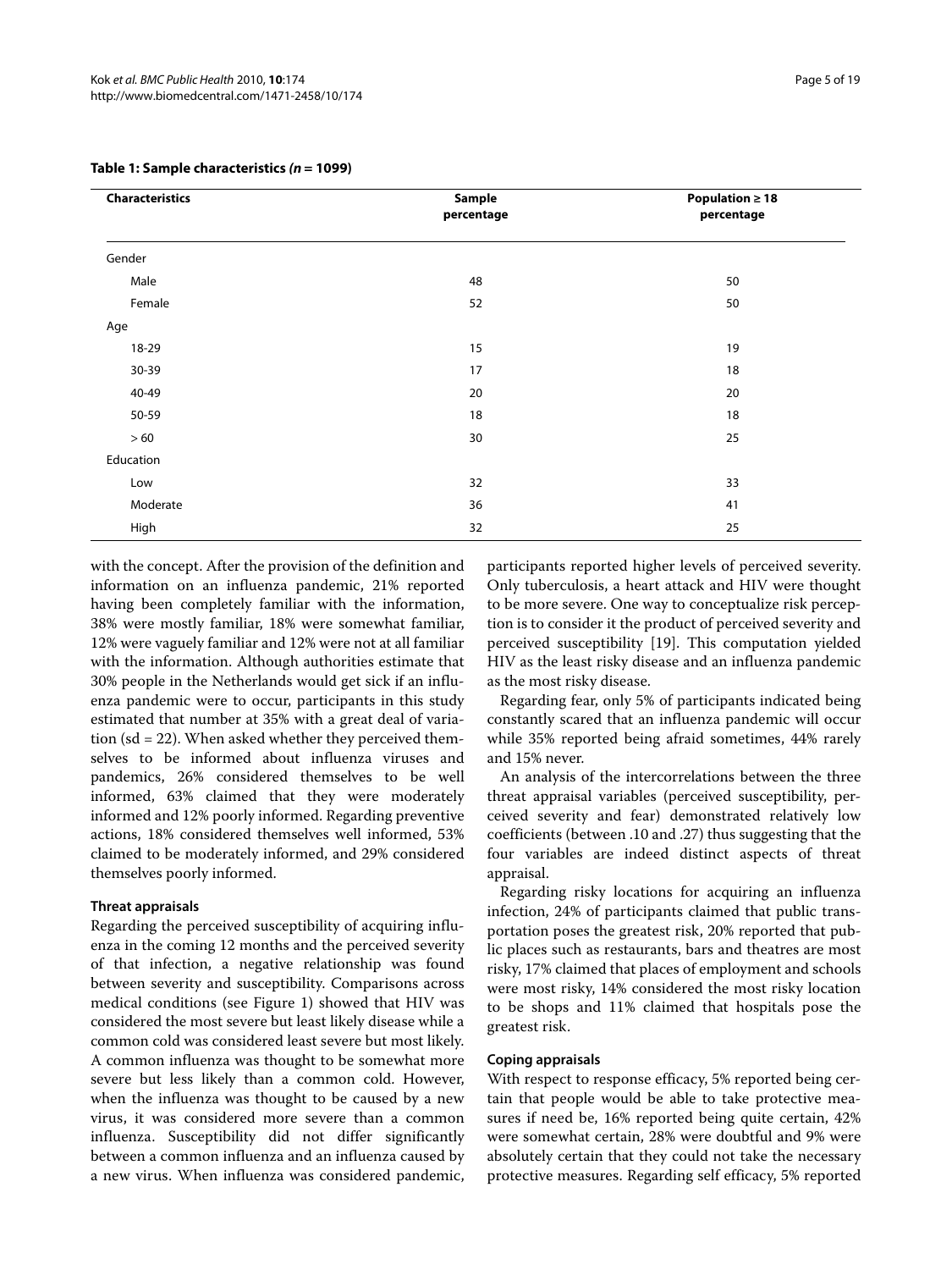

being certain that they would be able to take the necessary measures to prevent infection, 17% were quite certain, 39% were somewhat certain, 29% were doubtful and 11% reported that they would not be able to take the measures necessary to prevent infection. Interestingly, the distributions for these two items were almost the same (*r* = .71). Participants' expectations were also relatively negative. With respect to behavioural costs and in response to the initial scenario posing relatively few costs, 35% of the participants reported being completely willing to wear face mask in all public places, 44% claimed that they

would probably be willing, 13% indicated that they would probably not be willing, 2% were certain that they would not wear a face mask and 6% were unsure. Among the 79% that indicated that they would be (probably) willing to wear a face mask in all public places, 29% indicated to they would certainly wear a face mask even if it was stigmatizing or irritating, 56% indicated probably, 10% probably not, 1% certainly not and 5% indicated that they were unsure. All in all, approximately one third of the participants reported that they would probably wear a face mask even if it is stigmatizing or irritating.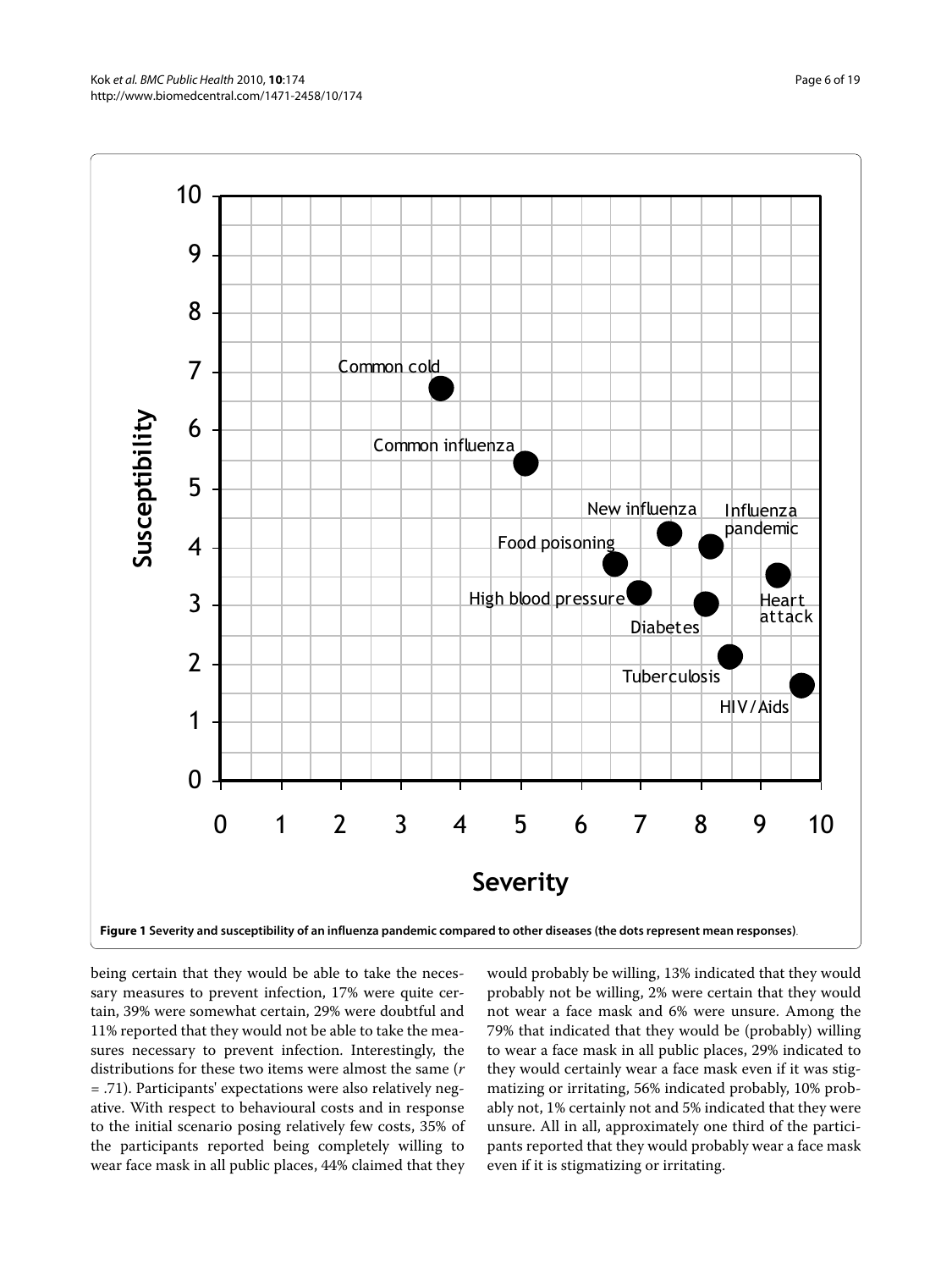### **Maladaptive responses**

Approximately 40% of all participants expected that the government and/or media would exaggerate the severity of an influenza epidemic, that medication for the virus would become available soon and that the pandemic simply has to be accepted as reality. Few participants reported an intention to flee. Only 4% agreed completely with the statement and 8% agreed mostly. Despair was reported by 18% while stocking up and staying indoors was reported by 28% (see Figure 2).

To confirm the theoretical distinction between the five subscales, a principal components analysis with varimax rotation was applied. The ten statements can be summarized in three factors with eigenvalue  $> 1$ , (see Table 2). Based on factor loadings > .30, the first factor can be interpreted as fatalism, the second as underestimation combining denial and wishful thinking, and the third as avoidance. The item representing despair contributes to both fatalism and avoidance.

#### **Adaptive responses**

Avoiding places of entertainment, public transportation and clubs, as well as limiting shopping to the bare essentials were considered feasible protective measures by more than one third of the participants (see Figure 3). Approximately half of the sample was willing to avoid social contact if necessary and 40% reported willingness to avoid health care professionals. However, 21% were not sure how long they would be willing to avoid health care professionals. Of the 66% participants with children in school, 56% indicated a willingness to keep their children at home for longer than a month if necessary. Of the 77% participants that are employed, 38% indicated that they would be able to stay home from work more than a month and 27% stated that staying home would be impossible. Staying indoors was regarded as impossible by 26%, possible for a few days by 22%, and possible for longer than a month by 28%. An additional 17% indicated not knowing if they could take that measure.

#### **Communication and information**

Regarding the perceived trustworthiness of information sources, participants reported thinking that their general practitioner and the community health services are most trustworthy (see Figure 4). Patient and consumer organizations were considered trustworthy by 85%. The municipal government, the national government and state departments were considered trustworthy by more than 70%. Family and friends, neighbours and the media were considered trustworthy but 52%, 42% and 32%, respectively.

Regarding the urgency of information, 64% reported wanting to receive information on protective measures immediately (see Figure 5). Information on how to recognize an infection was considered most urgent by 40% while information on how to treat the infection and how the infection is transmitted was considered most urgent by 35% and 33%, respectively. In general, topics that inform risk appraisal, namely information about the severity of the infection, the likelihood of infection and places that pose the greatest risk were considered less urgent.

#### **Scenarios**

With respect to whether participants would be willing to stay home if they become ill, 61% said they certainly

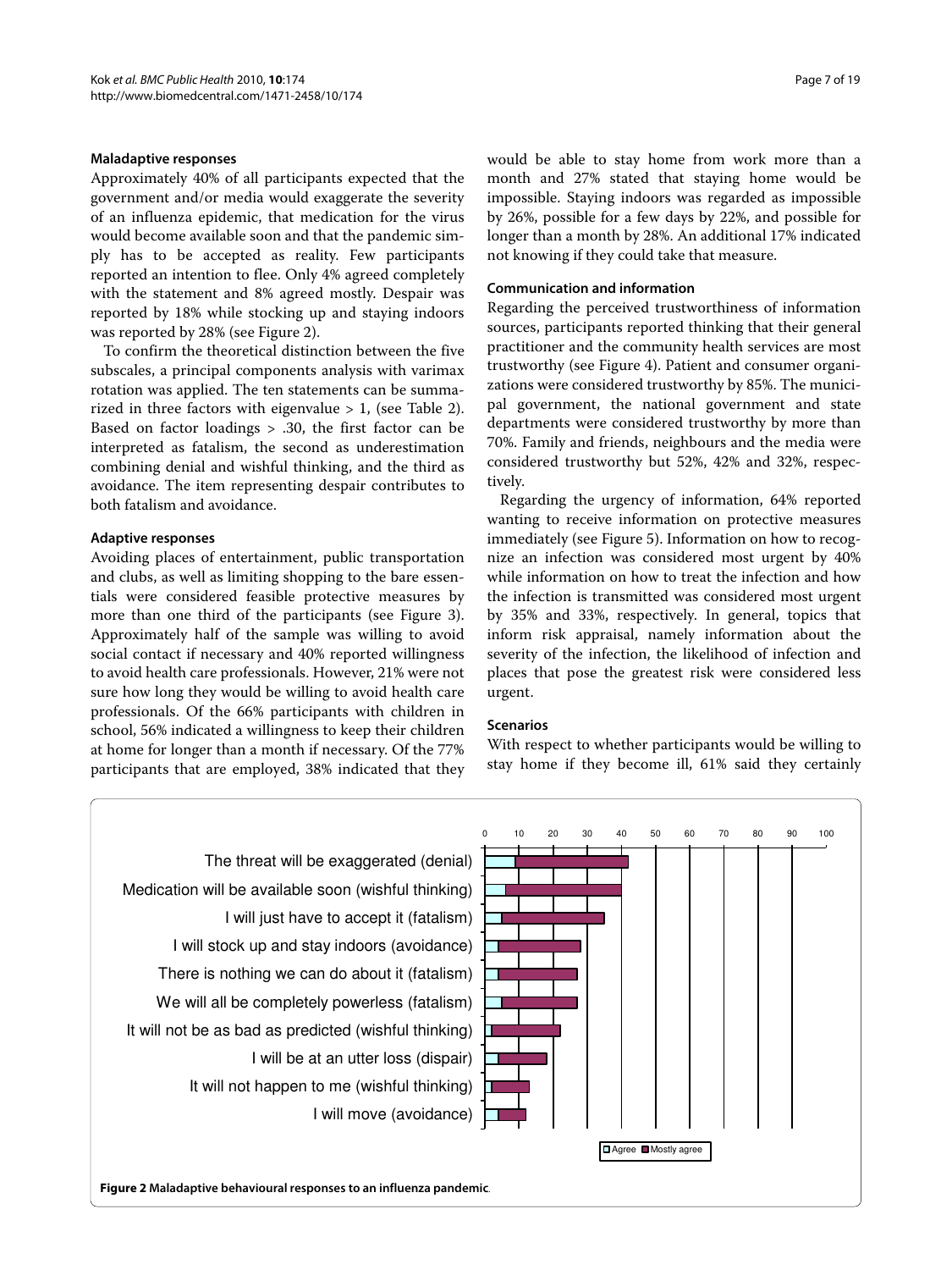| <b>Statements</b>                                | <b>Fatalism</b> | <b>Underestimation</b> | <b>Avoidance</b> |
|--------------------------------------------------|-----------------|------------------------|------------------|
| We'll move to a place without<br>influenza       |                 |                        | .81              |
| We should stock up and stay<br>indoors           |                 |                        | .81              |
| I'm at an utter loss                             | .35             |                        | .58              |
| We are all completely<br>powerless               | .85             |                        |                  |
| There's nothing we can do                        | .89             |                        |                  |
| We just have to accept it                        | .71             | .36                    |                  |
| The threat is exaggerated by<br>government/media |                 | .68                    |                  |
| Medication will be available<br>soon             |                 | .52                    |                  |
| It will not be as bad as<br>predicted            |                 | .79                    |                  |
| It won't happen to me                            |                 | .65                    |                  |
| <b>Explained variance</b>                        | 22%             | 20%                    | 17%              |

#### **Table 2: Factor analysis of maladaptive responses (***n* **= 1099)**

would and 34% stated that they probably would. Of these participants, 47% were certain that someone would take care of them and 38% thought that there would probably be someone to take care of them. In most cases, the potential caregiver was an immediate family member. With respect to caring for an ill family member, 62% reported being certain that they would be able to take care of their family member. An additional 32% claimed that they would probably be able to provide care. Among employed participants willing to provide care to an ill family member, the mean number of working hours per week was estimated to decline from 30.8 to 14.1.

In response to the scenario whereby participants were advised to stay home by the government but told to nonetheless come to work by their employer, 35% reported an intention to stay at home despite their employer's demands, 14% said they would work from home full time, 14% said they would work from home part time, 20%

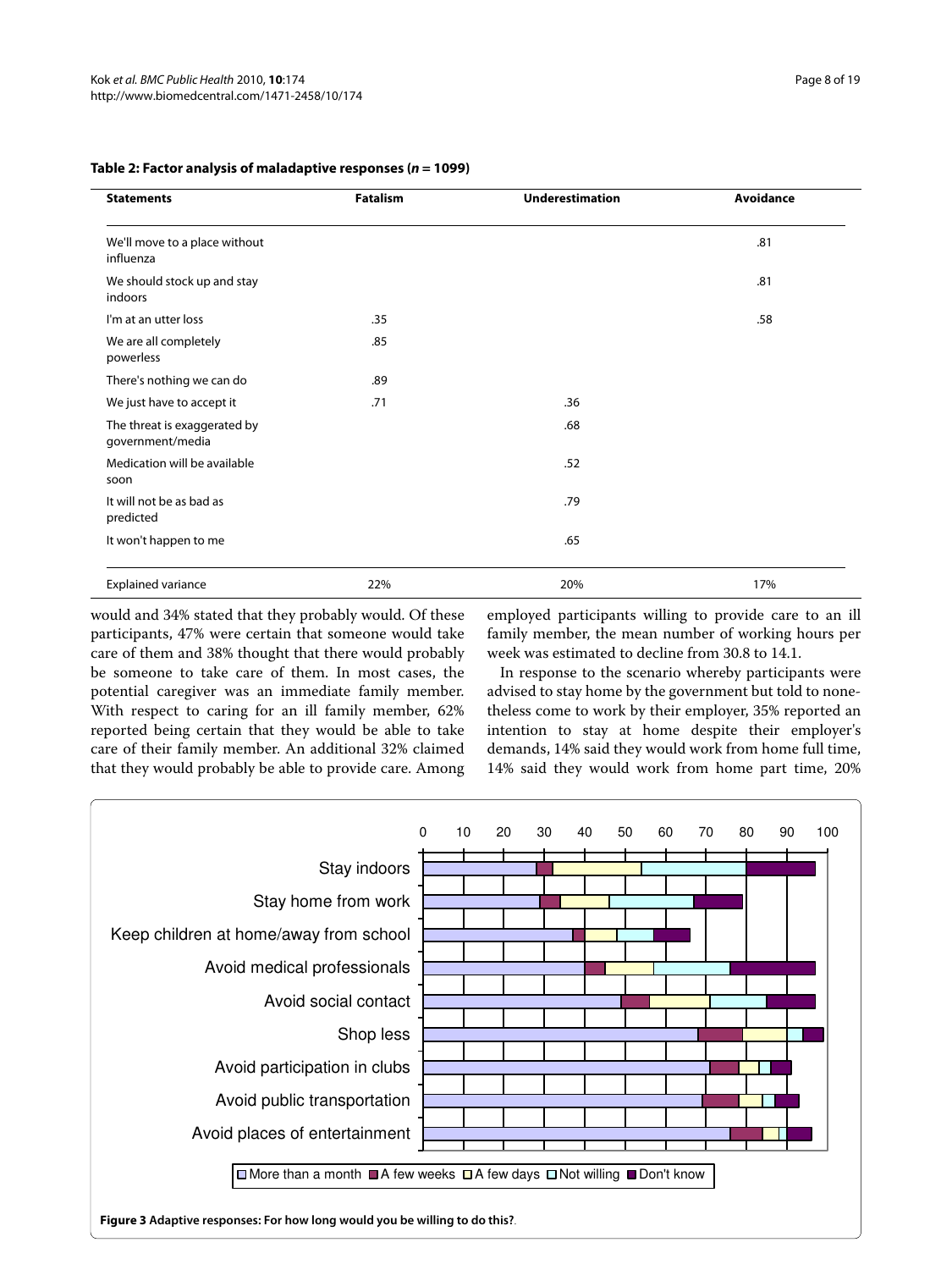

reported that they would simply go to work and 17% reported not knowing what they would do. Among the participants that reported an intention to stay home and who were subsequently provided with a scenario in which their choice would result in a loss of salary, the percentage of participants willing to stay home decreased from 35% to 20%. Participants were not inclined to believe that they could potentially lose some or all of their salaries if a pandemic were to occur. Only 5% of employed participants considered this a possibility, 17% thought it could happen but was unlikely, 62% found it pretty unlikely and 16% were convinced that such a situation would never occur. Despite perceptions that losing pay because of the

pandemic was unlikely, 9% participants reported that not being paid would result in serious financial difficulties for their household within a week. An additional 42% claimed that this would generate problems after a month, 75% after a few months, 83% after half a year, 88% after a year and 96% after more than a year.

In response to the scenario in which children would not be able to go to school or child care facilities, 75% of all participants with children younger than 12 years (total *n* = 228) claimed that they would be able to care for their children themselves, 43% indicated that someone in their household would care for their children. In many cases, this person was their partner. Also, 24% reported that

![](_page_8_Figure_5.jpeg)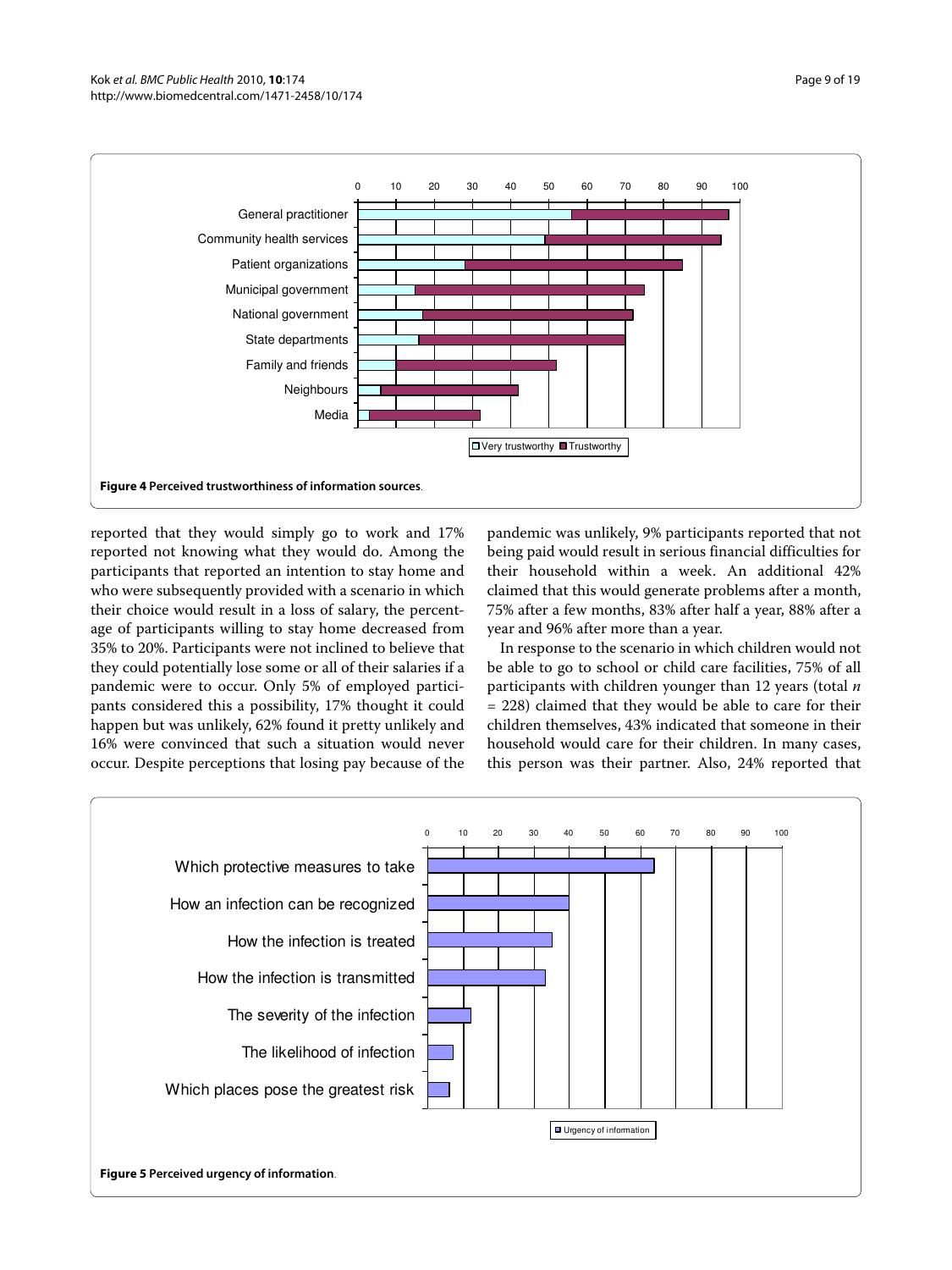someone outside of their home would come and care for their children and 18% said that their children would be cared for by someone else at another location. Participants further indicated that, in order to care for children, a family member may need to stop working or, alternatively, work part time. Help from outside of the home was expected to be provided by family (77%), friends (9%) or neighbours (6%).

In response to a scenario whereby children would have to be isolated in the family home for three months, 24% of all participants with children younger than 17 (total *n* = 311) indicated that they would be successful in keeping their children at home and away from others, 37% said they would probably be successful, 27% claimed that they would probably not be successful and 6% indicated that they certainly would not be successful.

In response to the scenario pertaining to antiviral drugs, most participants indicated that they would certainly (39%) or probably (47%) want to use an antiviral drug. Also, 45% would certainly and 38% would probably be accepting of policy that prioritizes the treatment of vulnerable groups, such as the elderly. Even higher percentages were reported for the acceptance of policy that prioritizes professionals such as the police (62%) and fire fighters (32%). If availability of antiviral drugs were limited, 13% would certainly and 43% would probably attempt to obtain them through other means.

### **Discussion**

#### **Summary of the results**

Knowledge levels regarding a possible influenza pandemic were mixed. Many participants reported not feeling well informed about protective measures. Further, the perceived susceptibility of an influenza pandemic was relatively low while perceived severity was quite high. Compared to a number of other diseases, risk perception was highest for an influenza pandemic Public transportation was considered the most risky place for acquiring an influenza infection. Further, most participants felt that there was little they could to prevent an infection.

Three types of maladaptive responses were distinguished: fatalism, underestimation and avoidance. Many participants felt that risks would be exaggerated by the government (underestimation), that a pandemic should simply be accepted as reality (fatalism) and that people are best off stocking up and staying indoors (avoidance). Low response and self efficacy may lead to fatalism, but high scores may lead to underestimation. Nevertheless, many participants reported a willingness to follow the recommendations of health professionals. Avoiding places of entertainment was considered easiest while staying indoors was thought to be the most difficult. Many people did not know how long they will be able to comply with that recommendation. General practitioners

and local health authorities were considered the most trustworthy sources of information while the media was considered the least trustworthy. Trust in governmental bodies was relatively low. The information considered most urgent information pertained to protective measures.

If a situation were to arise in which family members need to be taken care of, working hours would likely decrease substantially. If a situation were to arise in which salaries cannot be paid, almost half of the participants would encounter serious financial problems after a month. If schools were to close, many parents would require help with child care arrangements and one parent would likely have to reduce his/her working hours. If available, many participants would be willing to take antiviral drugs. Most participants were accepting of policy that prioritizes vulnerable groups but nonetheless indicated that they would endeavour to obtain the drugs through other means.

#### **Results in the context of the current literature**

Since our literature search in 2007, a number of studies that focus on risk perceptions and behavioural intentions related to an influenza pandemic have been published. Results of studies conducted prior to the current H1N1 Influenza pandemic show that, although there is support for proposed actions, people feel uncomfortable carrying out protective measures themselves [20-22]. Lau [23] found that a higher perception of risk was associated both with an influenza vaccination and with wearing a face mask. A Norwegian study showed that only 2% would not go to work if an influenza pandemic were occur [24] whereas, in China, much higher percentages were reported (17%) [25]. Rubin and colleagues reported on a study in the UK conducted in May 2009 during the current H1N1 influenza pandemic and showed that almost 40% of respondents reported having taken some kind of protective measure [26].

Our study corresponds with other studies that indicate that there is indeed a willingness to adopt recommended protective measures. However, in contrast to those studies, we have been able to gather more specific data on both maladaptive and adaptive behaviours as well as response tendencies in a number of possible scenarios.

#### **Limitations**

All answers provided by the participants were hypothetical and indicative of intentions and expectations that may or may not translate into actual behaviours at the time of an influenza pandemic. Intentions do predict behaviours to a certain degree [27], but situational influences and unconscious or affective reactions are likely to have an independent effect. As such, additional research in controlled settings (i.e. behavioural laboratory) and in real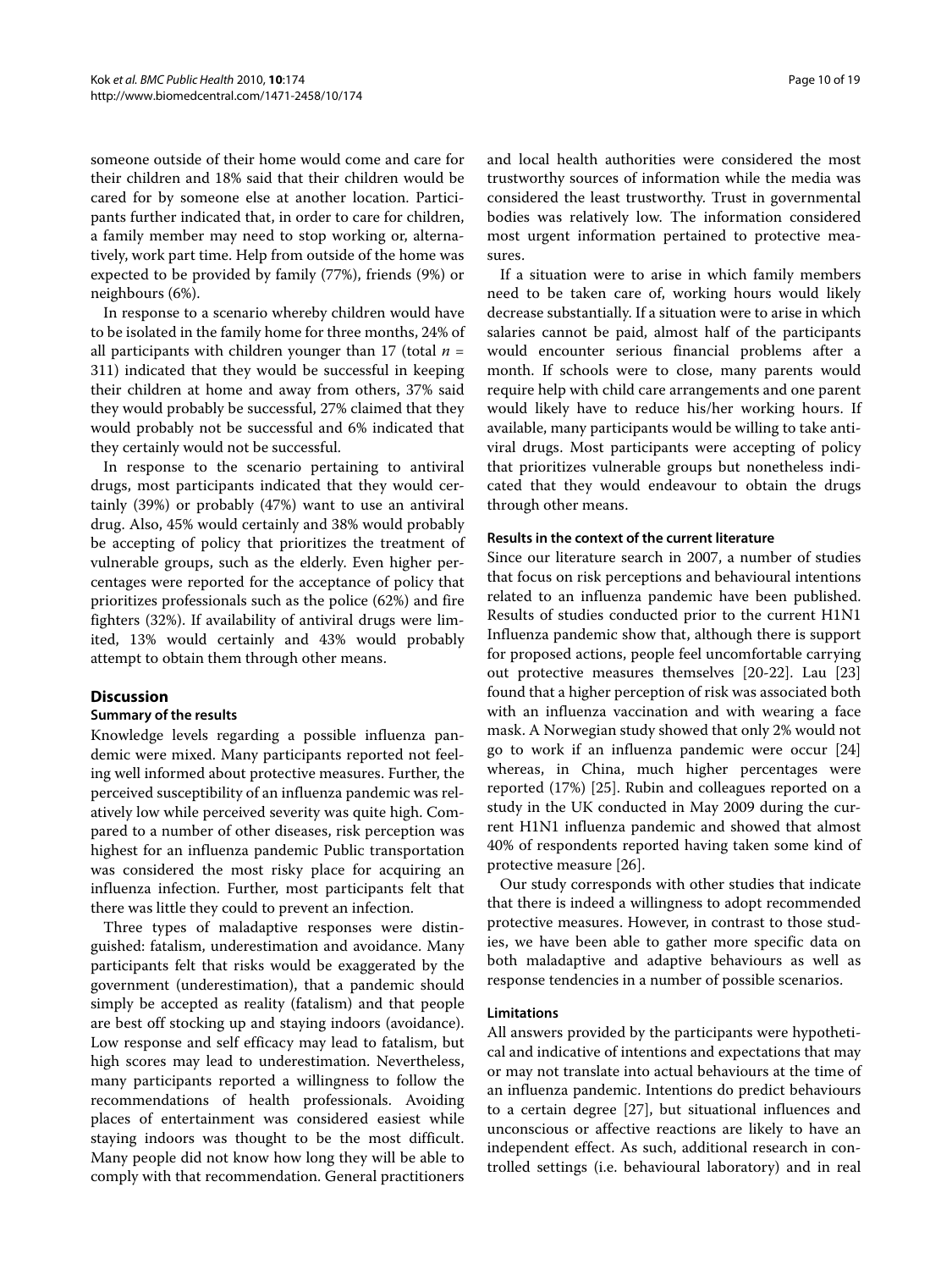life situations at the time of a new influenza outbreak is needed. The results of this study are derived from a crosssectional analysis. In reality, changes in the development of the pandemic and the reactions of others may influence people's behavioural responses.

Most variables were measured at an overall level rather than with respect to specific behaviours. For future studies, it would be useful to measure determinants of behaviour specifically for each advised protective measure. Also, in addition to PMT variables, other more general theories may provide additional concepts that could enable a more extensive understanding of risky and protective behaviours. For example, the Theory of Planned Behaviour (TPB) [27] suggests that there may be beliefs connected to the risky behaviour other than risk or health beliefs. TPB also proposes the subjective social norm other people's expectations - as a determinant of behaviour. Social Cognitive Theory (SCT) [28] has a strong focus on self efficacy and vicarious learning or modelling and thus would imply that the perceived behaviour of others should be considered. Self regulation theories [29] may help explain why people are successful or unsuccessful in changing their behaviour following a threat. Such theories suggest we explore people's awareness of the threat, their decision to act, goal setting and the planning of coping responses, implementation and relapse prevention. In a recent review on pandemic influenza risk perception, Leppin & Aro [30] also conclude that investing in more theory-based research is imperative.

#### **Conclusions and Implications**

Maladaptive responses may cause people not to follow health authorities' recommendations for protective measures. Greater perceptions of risk may lead to fatalism and avoidance while lower perceptions of risk may cause underestimation. During a pandemic, messages from health authorities should anticipate this balance between overreacting and underreacting. It is clear that people will want to know what protective measures to take. Messages pertaining to protective measures are likely to be most effective if they originate from local (health) authorities and general practitioners as they are considered most trustworthy.

Nonpharmaceutical interventions may include the closure of schools. If that were to happen, many parents will be forced to stop working or to work less. If measures advised by the authorities are in conflict with the measures taken by companies, it is unclear what employees will do. Few people can cope with a loss of salary. In any case, high numbers of ill individuals will likely result in large numbers of people staying home and a decreased labour force in all sectors, including the health care sector.

#### Page 11 of 19

#### **Appendix**

**Survey questions "Behavioral expectations regarding an influenza epidemic"**.

**1. Are you familiar with the concept "influenza epidemic"?**

- Yes, I know what it is
- I have heard of it but I am not sure what it is
- No, I have never heard of it

**A pandemic is a worldwide epidemic caused by a virus that is as yet unknown and for which no vaccine is available. An example is the Asian bird flu. When that virus infects people, a new and unknown form of influenza that is transmitted from person to person develops. It is not possible to predict whether or not a new influenza virus is in fact dangerous and will cause an epidemic or a pandemic**.

**2. Were you familiar with the above information?**

- <sup>o</sup> Yes, completely
- Yes, mostly
- ∘ Yes, some of it
- <sup>o</sup> Yes, vaguely
- $\circ$  No, not at all

**3. No one knows exactly how many people would get sick if an influenza pandemic were to occur. Please estimate how many people in the Netherlands you think would get sick if an influenza pandemic were to occur**.

\_\_\_ % of all the people in the Netherlands would get sick

**4. To what extent are you informed about the protective measures that could be taken if an influenza pandemic were to occur?**

- Incredibly well informed
- Very well informed
- Well informed
- Reasonably informed
- Somewhat informed
- Poorly informed
- Very poorly informed
- I don't know

**5. To what extent are you informed about the concepts influenza viruses and epidemics?**

- Incredibly well informed

- Very well informed
- Well informed
- Reasonably informed
- Somewhat informed
- Poorly informed
- Very poorly informed
- I don't know

**6. A number of medical conditions are mentioned below. For each condition, please indicate how awful it would be if you were to be diagnosed with this condition in the coming 12 months. This can be done by**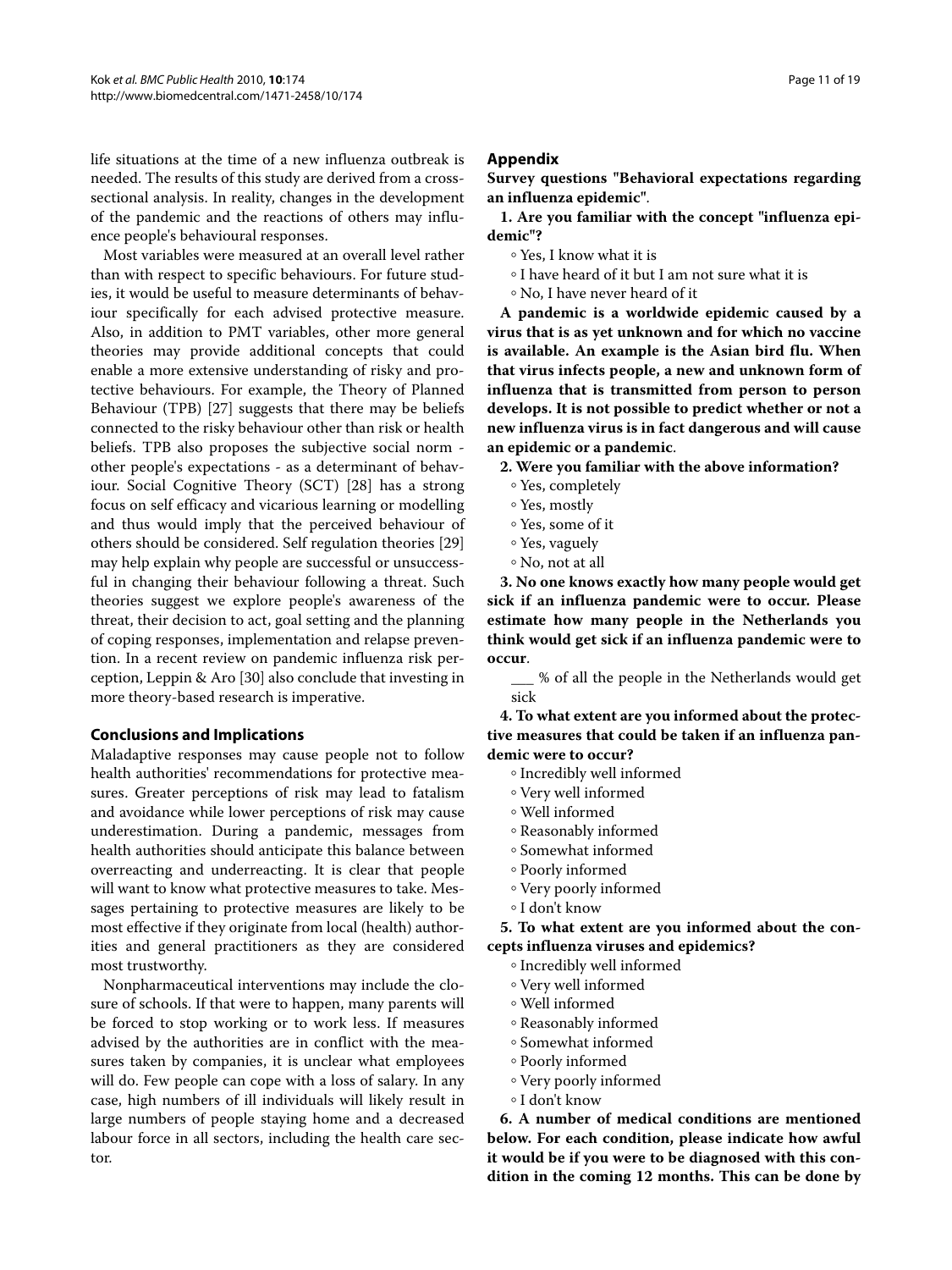**selecting a number between 1 and 10. '1' means that it would not be awful at all and '10' means that it would be incredibly awful(see Table** 3**).**

**7. How likely is it that you will be diagnosed with one of the following medical conditions in the next 12 months? '1' means not likely at all and '10' means very likely (see Table** 4**).**

**8. Do you think that, in general, you are susceptible to getting the flu?**

- <sup>o</sup> Yes, very susceptible
- <sup>o</sup> Yes, quite susceptible
- As susceptible as anyone else
- No, no really susceptible
- No, not susceptible at all

**9. Imagine there is a worldwide influenza pandemic that has also reached the Netherlands. As a result, hospital admissions and deaths are on the rise. Where do you think you would be most likely to get infected?**

- Public transportation

- Public places of entertainment like restaurants, bars and theaters

- Events like concerts and soccer games
- (Sport) clubs
- Shops and stores
- **At work or in schools**
- Hospitals
- o At home or at the homes of friends and family

**10. Are you scared that a worldwide influenza pandemic will occur?**

- <sup>o</sup> Constantly
- <sup>o</sup> Frequently
- Sometimes
- <sup>o</sup> Rarely
- **o** Never

**11. In general, do you think that people would be able take protective measures against a new influenza virus if a worldwide pandemic were to occur (also in the Netherlands)?**

- I am very certain that measures could be taken
- I am quite certain that measures could be taken
- I am somewhat certain that measures could be taken
- I am doubtful that measures could be taken

- I am very certain that measures could NOT be taken

**12. Do you think that YOU would be able to take protective measures against this new influenza virus if a worldwide pandemic were to occur (also in the Netherlands)?**

- I am very certain that I could take the necessary measures

- I am quite certain that I could take the necessary measures

- I am somewhat certain that I could take the necessary measures

- I am doubtful that I could take the necessary measures

- I am very certain that I could NOT take the necessary measures

**13. Imagine there is a new worldwide influenza pandemic that has also reached the Netherlands. Your local community health services have provided you with a face mask and urged you to wear it in all public places in order to prevent infection. Would you wear the face mask in all public places?**

- <sup>o</sup> Certainly
- Probably
- Probably not (skip ahead to question 15)
- Certainly not (skip ahead to question 15)
- I don't know (skip ahead to question 15)

**14. If you wear a face mask, people may think that you have the new influenza and avoid you. The face mask also causes skin irritation. Would you still wear the face mask?**

- <sup>o</sup> Certainly
- Probably
- Probably not
- Certainly not
- I don't know

**15. Below are statements about what can happen if a new worldwide influenza pandemic were to occur (also in the Netherlands). Please indicate the degree to which you agree with each of these statements (see Table** 5**).**

**16. Imagine a new worldwide influenza pandemic occurs and this pandemic reaches the Netherlands. Within five weeks, 400,000 Dutch will become ill and 4,000 people will die. Health professionals recommend that you take the following protective measures indefinitely. How long would you be willing to take each of these measures (see Table** 6**)?**

Before we continue with the survey, we would like to ask you a few questions about your current work situation.

**17. Which of the following applies best to you right now?**

- I am self-employed
- I have paid employment
- I work for the government
- I am disabled and thus unable to work
- I am unemployed/seeking employment/on welfare
- I am retired
- <sup>o</sup> I study/go to school
- I am a stay-at-home mom or dad/housewife or househusband/other

**18. On average, how many hours do you officially work per week? (This pertains to how many hours per normal/average work week are stipulated in your contract)**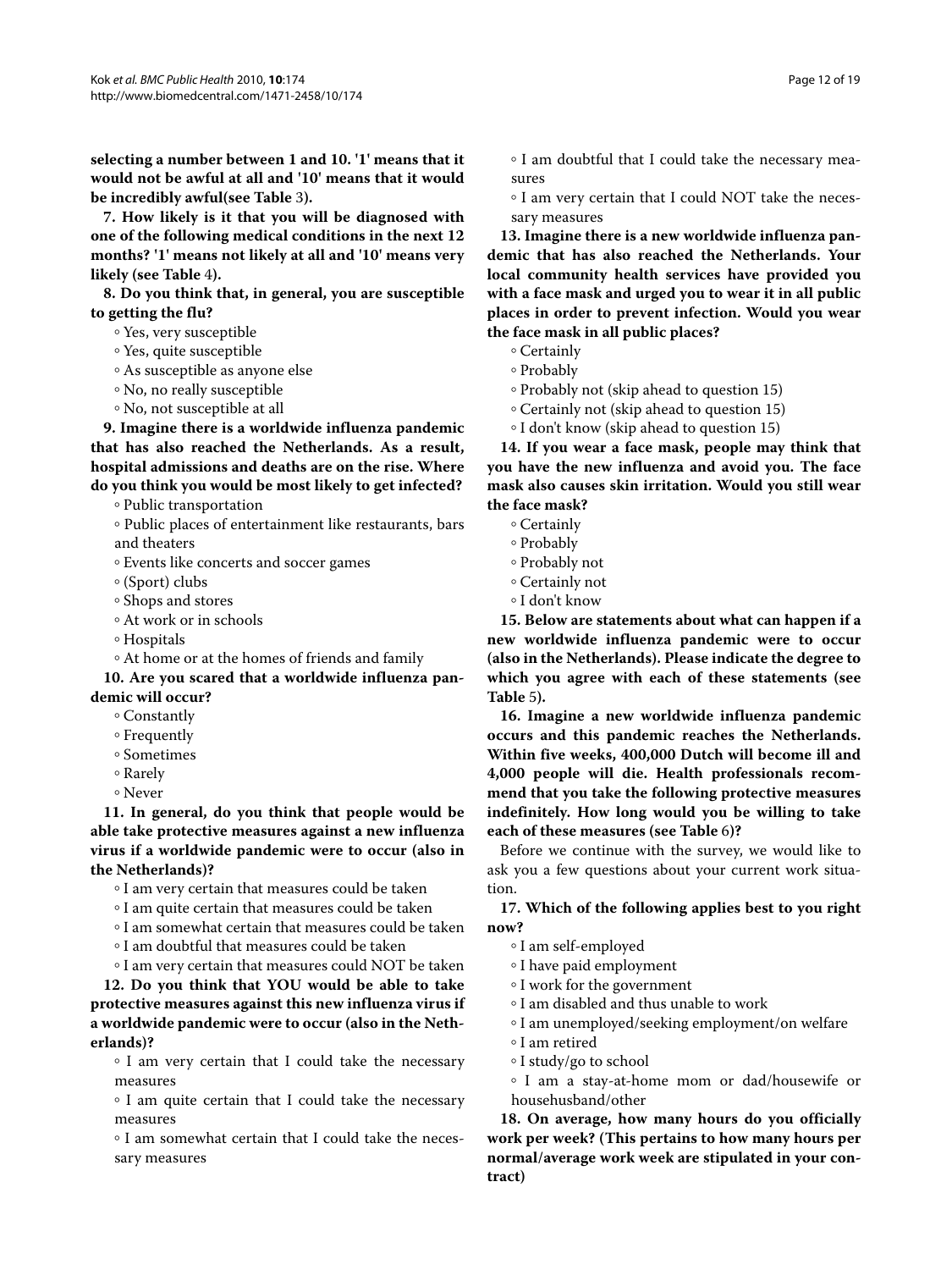|                                                                                                                         | $\mathbf{1}$        | $\overline{2}$      | $\overline{3}$      | 4            | 5            | 6                   | $\overline{7}$ | 8                   | 9                   | $10\,$       | NA/I already<br>have this<br>condition |
|-------------------------------------------------------------------------------------------------------------------------|---------------------|---------------------|---------------------|--------------|--------------|---------------------|----------------|---------------------|---------------------|--------------|----------------------------------------|
| <b>HIV/AIDS</b>                                                                                                         | $\mathsf{o}$        | $\mathsf{o}$        | $\mathsf{o}$        | $\mathsf{o}$ | $\mathsf{o}$ | $\mathsf{o}$        | $\mathsf{o}$   | $\mathsf{o}$        | $\mathsf{o}$        | $\mathsf{o}$ | $\mathsf{o}$                           |
| <b>Diabetes</b>                                                                                                         | o                   | $\mathsf{o}$        | $\mathsf{o}$        | $\mathsf{o}$ | $\mathsf{o}$ | $\mathsf{o}\xspace$ | $\mathbf{o}$   | $\mathsf{o}$        | $\mathsf{o}$        | $\mathsf{o}$ | $\mathsf{o}$                           |
| High blood<br>pressure                                                                                                  | $\mathsf{o}\xspace$ | $\mathsf{o}$        | $\mathsf{o}\xspace$ | $\mathsf{o}$ | $\mathsf{o}$ | $\mathsf{o}\xspace$ | $\mathsf{o}$   | $\mathsf{o}\xspace$ | $\mathsf{o}\xspace$ | $\mathsf{o}$ | $\mathsf{o}$                           |
| Tuberculosis                                                                                                            | $\mathsf{o}$        | $\mathsf{o}$        | $\mathsf{o}$        | $\mathsf{o}$ | $\mathsf{o}$ | $\mathsf{o}\xspace$ | $\mathbf{o}$   | $\mathsf{o}$        | $\mathsf{o}$        | $\mathsf{o}$ | $\mathsf{o}$                           |
| A heart attack                                                                                                          | $\mathsf{o}\xspace$ | $\mathsf{o}$        | $\mathsf{o}$        | o            | $\mathsf{o}$ | $\mathsf{o}\xspace$ | $\mathbf{o}$   | $\mathsf{o}$        | $\mathsf{o}\xspace$ | $\mathsf{o}$ | $\mathsf{o}\xspace$                    |
| Food<br>poisoning                                                                                                       | o                   | $\mathsf{o}\xspace$ | $\mathsf{o}$        | $\mathsf{o}$ | $\mathsf{o}$ | $\mathsf{o}\xspace$ | $\mathbf{o}$   | $\mathsf{o}$        | $\mathsf{o}$        | $\mathsf{o}$ | $\mathsf{o}$                           |
| A common<br>cold                                                                                                        | o                   | $\mathsf{o}$        | $\mathsf{o}$        | $\mathsf{o}$ | $\mathsf{o}$ | $\mathsf{o}$        | $\mathbf{o}$   | $\mathsf{o}$        | $\mathsf{o}$        | $\mathbf{o}$ | $\mathsf{o}$                           |
| A common flu                                                                                                            | $\mathsf{o}\xspace$ | $\mathsf{o}$        | $\mathsf{o}\xspace$ | $\mathsf{o}$ | $\mathsf{o}$ | $\mathsf{o}\xspace$ | $\mathsf{o}$   | $\mathsf{o}$        | $\mathsf{o}$        | $\mathsf{o}$ | $\mathsf{o}$                           |
| A flu from a<br>new influenza<br>virus                                                                                  | o                   | $\mathsf{o}$        | $\mathsf{o}\xspace$ | $\mathsf{o}$ | $\mathsf{o}$ | $\mathsf{o}\xspace$ | $\mathbf{o}$   | $\mathsf{o}$        | $\mathsf{o}\xspace$ | $\mathsf{o}$ | $\mathsf{o}$                           |
| A flu from a<br>new influenza<br>virus<br>that has<br>become a<br>worldwide<br>pandemic<br>(also in the<br>Netherlands) | $\mathsf{o}$        | $\mathsf{o}$        | $\mathsf{o}\xspace$ | $\mathsf{o}$ | $\mathsf{o}$ | $\mathsf{o}\xspace$ | $\mathsf{o}$   | $\mathsf{o}\xspace$ | $\mathsf{o}\xspace$ | $\mathsf{o}$ | $\mathsf{o}$                           |

#### **Table 3: Feelings on hypothetical diagnosis of listed medical conditions**

\_\_\_ hours

 $\circ$  I do not work at this time

**19. On average, how many of your contracted work hours do you work at home?**

\_\_\_ hours

- None/not applicable.

**20. Including yourself, how many people are in your household?**

#### \_\_\_ people

**21. Imagine there is a new worldwide influenza pandemic that has also reached the Netherlands. A lot of people fall ill. Only those that are very sick can be admitted to hospitals. The rest need to be cared for at home. You end up getting this new influenza virus and are advised by health professionals to stay home for 7 to 10 days and to have minimal contact with others. Would you be willing to do this?**

- Certainly

- Probably

- Probably not (skip ahead to question 24)

- Certainly not (skip ahead to question 24)

- I don't know (skip ahead to question 24)

**22. In this situation, would there be someone who would be able to take care of you (e.g. a family member, friend or neighbor)?**

- Probably

- Probably not (skip ahead to question 24)

- Certainly not (skip ahead to question 24)

- I don't know (skip ahead to question 24)

**23. Is the person that would likely care for you someone in your immediate family that lives with you or someone else?**

- Immediate family

- Someone else
- $\circ$  Both

Questions 24 to 27 pertain only to people who live in households that comprise more than one person.

**24. Imagine someone in your immediate family (a family member that lives in your household) becomes ill with the new influenza virus and health professionals have advised that you care for this person at home for 7 to 10 days. Would you be able to do this?**

- <sup>o</sup> Certainly
- Probably
- Probably not
- Certainly not
- I don't know

**Answer question 25 if question 24 was answered with a '1' or a '2' and if question 18 was answered affirmatively**.

- Certainly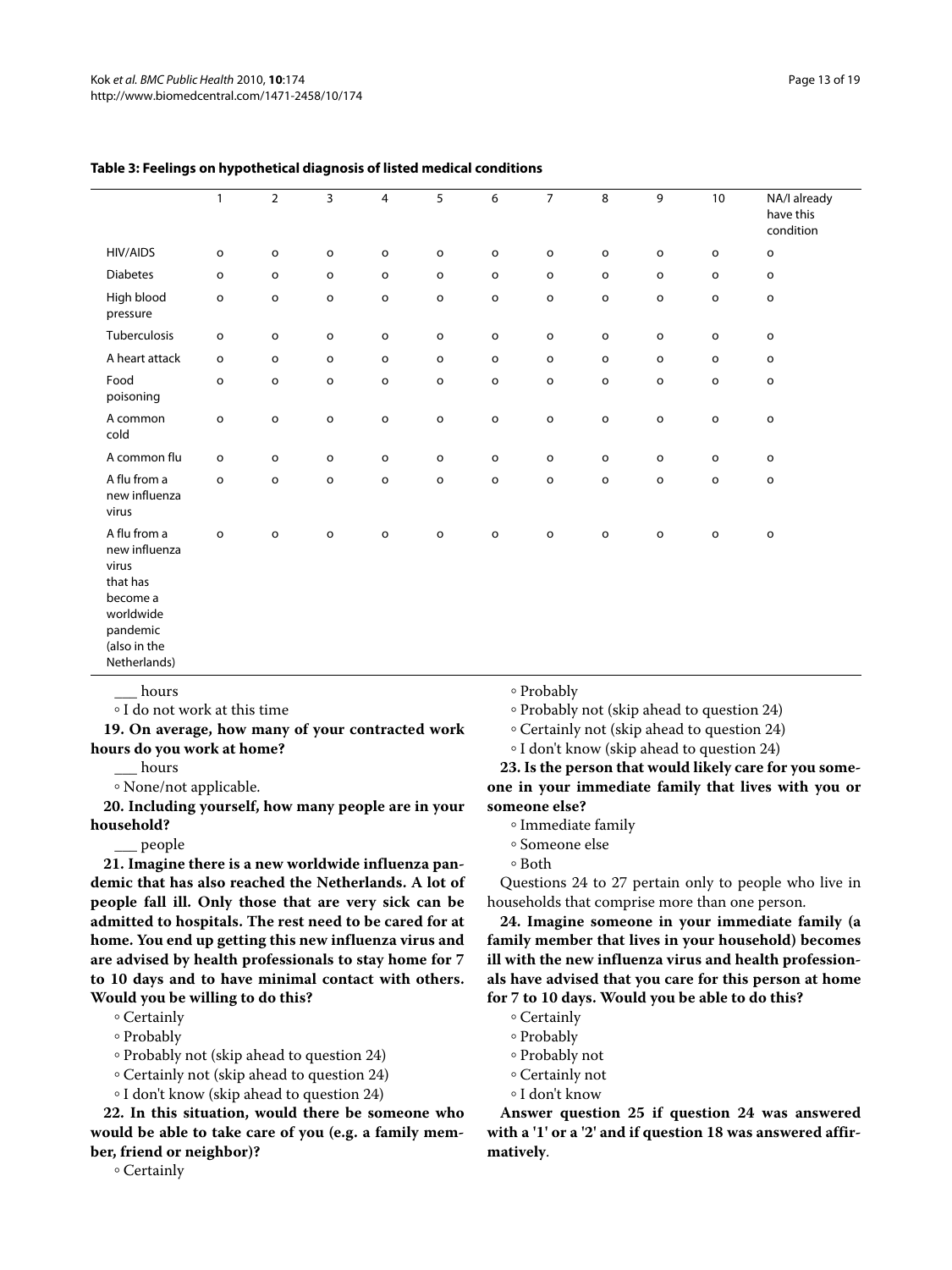|                                                                                                                      | $\mathbf{1}$        | $\overline{2}$ | $\overline{3}$ | $\overline{4}$ | 5            | 6                   | $\overline{7}$ | 8                   | 9                   | 10           | NA/I<br>already have |
|----------------------------------------------------------------------------------------------------------------------|---------------------|----------------|----------------|----------------|--------------|---------------------|----------------|---------------------|---------------------|--------------|----------------------|
|                                                                                                                      |                     |                |                |                |              |                     |                |                     |                     |              | this condition       |
| HIV/AIDS                                                                                                             | $\mathsf{o}\xspace$ | $\mathsf{o}$   | $\mathsf{o}$   | $\mathsf{o}$   | $\mathsf{o}$ | $\mathsf{o}\xspace$ | $\mathbf{o}$   | $\mathsf{o}\xspace$ | $\mathsf{o}$        | $\mathsf{o}$ | $\mathsf{o}$         |
| <b>Diabetes</b>                                                                                                      | $\mathsf{o}$        | $\mathbf{o}$   | $\mathsf{o}$   | $\mathsf{o}$   | $\mathsf{o}$ | $\mathsf{o}$        | $\mathbf{o}$   | $\mathsf{o}$        | $\mathsf{o}$        | $\mathsf{o}$ | $\mathsf{o}$         |
| High blood<br>pressure                                                                                               | $\mathsf{o}$        | $\mathsf{o}$   | $\mathsf{o}$   | $\mathsf{o}$   | $\mathsf{o}$ | $\mathsf{o}\xspace$ | $\mathbf{o}$   | $\mathsf{o}$        | $\mathsf{o}\xspace$ | $\mathsf{o}$ | $\mathsf{o}$         |
| Tuberculosis                                                                                                         | $\mathsf{o}\xspace$ | $\mathbf{o}$   | $\mathsf{o}$   | $\mathsf{o}$   | $\mathsf{o}$ | $\mathsf{o}$        | $\mathbf{o}$   | $\mathsf{o}$        | $\mathsf{o}$        | $\mathsf{o}$ | $\mathsf{o}$         |
| A heart attack                                                                                                       | $\mathsf{o}$        | $\mathsf{o}$   | $\mathsf{o}$   | $\mathsf{o}$   | $\mathsf{o}$ | $\mathsf{o}$        | $\mathsf{o}$   | $\mathsf{o}$        | $\mathsf{o}$        | $\mathsf{o}$ | $\mathsf{o}$         |
| Food<br>poisoning                                                                                                    | $\mathsf{o}$        | $\mathsf{o}$   | $\mathsf{o}$   | $\mathsf{o}$   | $\mathsf{o}$ | $\mathsf{o}\xspace$ | $\mathsf{o}$   | $\mathsf{o}$        | $\mathsf{o}$        | $\mathsf{o}$ | $\mathsf{o}$         |
| A common<br>cold                                                                                                     | $\mathsf{o}$        | $\mathsf{o}$   | $\mathsf{o}$   | $\mathsf{o}$   | $\mathbf{o}$ | $\mathsf{o}\xspace$ | $\mathsf{o}$   | $\mathsf{o}$        | $\mathsf{o}$        | $\mathsf{o}$ | $\mathsf{o}$         |
| A common flu                                                                                                         | $\mathsf{o}\xspace$ | $\mathsf{o}$   | $\mathsf{o}$   | $\mathsf{o}$   | $\mathsf{o}$ | $\mathsf{o}$        | $\mathsf{o}$   | $\mathsf{o}$        | $\mathsf{o}$        | $\mathsf{o}$ | $\mathsf{o}\xspace$  |
| A flu from a<br>new influenza<br>virus                                                                               | $\mathsf{o}\xspace$ | $\circ$        | $\mathsf{o}$   | $\mathsf{o}$   | $\mathbf{o}$ | $\mathsf{o}\xspace$ | $\mathbf{o}$   | $\mathsf{o}$        | $\mathsf{o}$        | $\mathsf{o}$ | $\mathsf{o}\xspace$  |
| A flu from a<br>new influenza<br>virus that has<br>become a<br>worldwide<br>pandemic<br>(also in the<br>Netherlands) | $\mathsf{o}$        | $\mathsf{o}$   | $\mathsf{o}$   | $\mathsf{o}$   | $\mathbf{o}$ | $\mathsf{o}$        | $\mathsf{o}$   | $\mathsf{o}$        | $\mathsf{o}$        | o            | $\mathsf{o}$         |

#### **Table 4: Likelihood of diagnosis with listed medical conditions.**

**25. How many hours would you still be able to work if you needed to care for this sick family member?** 

\_\_\_ Hours (max 2 numbers)

**Answer question 26 if question 24 was answered with '3' or '4' and if question 18 was answered affirmatively**.

**26. Is there someone else in your household that would be able to care for this sick family member?**

- Certainly
- Probably
- Probably not
- Certainly not
- ∘ I don't know

**27. Imagine that, given the contagiousness and the severity of the new influenza virus, you would have to stay home for a month. Would you be able to work from home for a month?**

- I would be able to do all my work at home

- I would be able to do some of my work at home

- I cannot work from home

**Answer questions 28 to 32 if question 17 was answered with '2' or '3'**.

**28. Imagine there is a new worldwide influenza pandemic that has also reached the Netherlands. The government has said that all people that are infected need to stay home. You have symptoms of this flu but your**

#### **employer says you must come to work. What would you do?**

- Stay home and not work
- Work from home (skip ahead to question 30)
- Do some work from home (skip ahead to question 30)
- Just go to work (skip ahead to question 30)

- I don't know (skip ahead to question 30)

**29. You would choose to stay home and not work. Imagine your employer says that while you are at home you will not be paid. What would you do?**

- Still stay home and not work
- Work from home
- Do some work from home
- Just go to work
- I don't know

**30. Imagine that health professionals advise businesses to close their doors. What do you think your company would do?**

- Close its doors
- Stay open
- I don't know

**31. Imagine that, because of the new influenza virus, you would be deprived of your salary (because you have to stay home or because your work has to close its doors). Can you imagine this actually happening?**

- Yes, I can definitely imagine this happening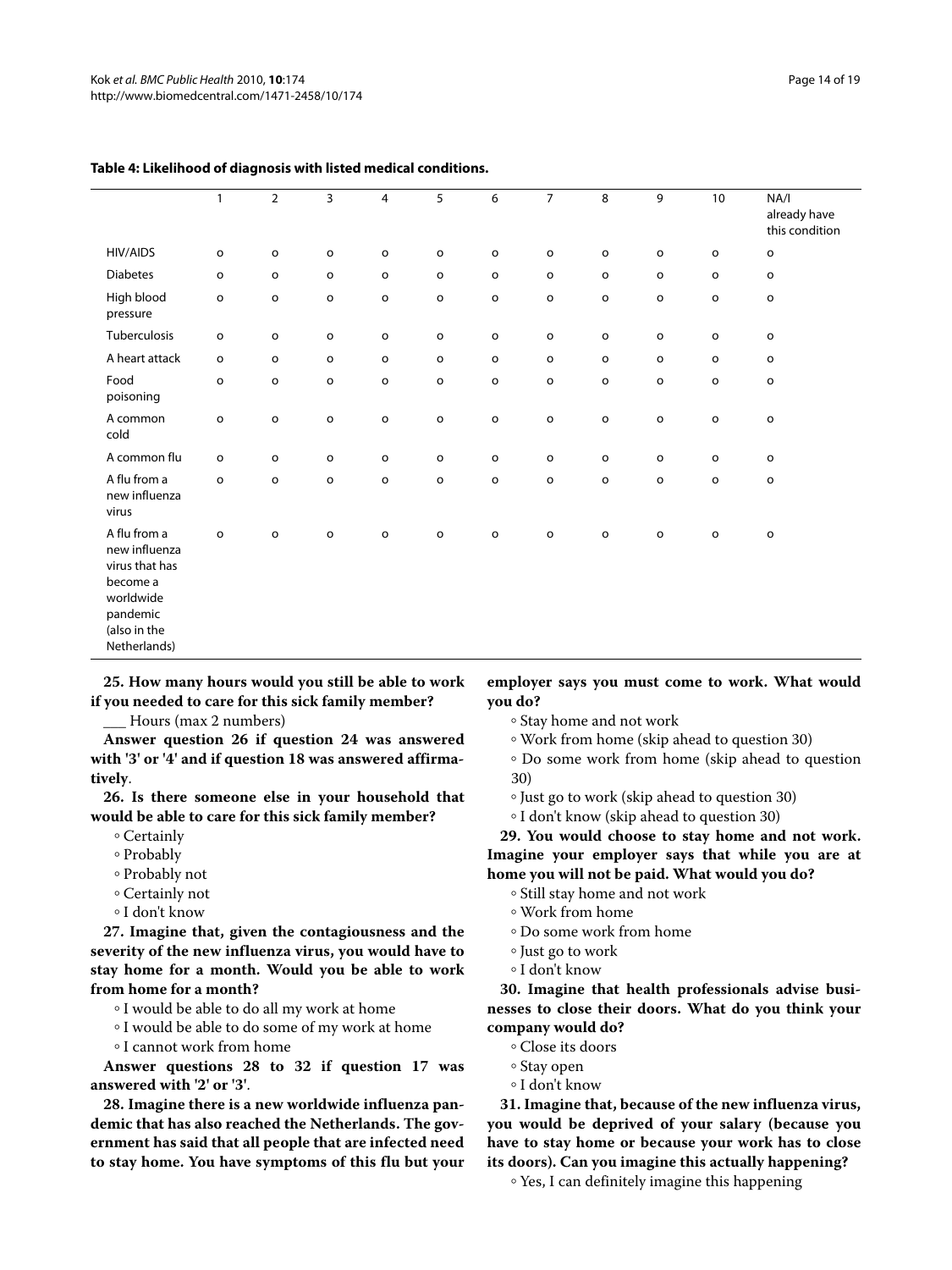| If a new<br>worldwide<br>influenza<br>pandemic were<br>to occur        | <b>Totally agree</b> | Mostly agree        | Don't agree or<br>disagree | <b>Totally disagree</b> | Mostly disagree     |
|------------------------------------------------------------------------|----------------------|---------------------|----------------------------|-------------------------|---------------------|
| I will move<br>somewhere were<br>there is no flu.                      | $\mathsf{o}$         | $\mathsf{o}\xspace$ | $\mathsf{o}$               | o                       | $\mathsf{o}$        |
| I will stock up and<br>stay indoors                                    | $\mathsf{o}$         | $\mathsf{o}$        | $\mathsf{o}$               | $\mathsf{o}\xspace$     | $\mathsf{o}$        |
| It will not be as<br>bad as predicted                                  | $\mathsf{o}$         | $\mathsf{o}$        | $\mathsf{o}$               | $\circ$                 | $\mathsf{o}\xspace$ |
| The threat will be<br>exaggerated by<br>the goverment<br>and the media | $\mathsf{o}$         | $\mathsf{o}$        | $\mathsf{o}$               | $\mathsf{o}\xspace$     | $\mathsf{o}\xspace$ |
| We will all be<br>completely<br>powerless                              | $\mathsf{o}$         | $\mathsf{o}$        | $\mathsf{o}$               | $\mathsf{o}$            | $\mathsf{o}$        |
| There is nothing<br>we can do about it                                 | $\mathsf{o}$         | $\mathsf{o}$        | $\mathsf{o}$               | $\mathsf{o}\xspace$     | $\mathsf{o}\xspace$ |
| I will just have to<br>accept it                                       | $\mathbf{o}$         | $\mathsf{o}$        | $\mathsf{o}$               | o                       | o                   |
| <b>Medication will</b><br>quickly become<br>available                  | $\mathsf{o}$         | $\mathsf{o}\xspace$ | $\mathsf{o}$               | $\mathsf{o}\xspace$     | $\mathsf{o}$        |
| It will not happen<br>to me                                            | $\mathsf{o}$         | $\circ$             | $\mathsf{o}$               | $\circ$                 | $\mathsf{o}\xspace$ |
| I will be at an utter<br>loss                                          | $\mathsf{o}$         | $\mathsf{o}$        | $\mathbf{o}$               | $\mathsf{o}$            | $\mathbf{o}$        |

#### **Table 5: Predicted consequences of a global pandemic.**

- Yes, I can imagine this happening but it seems unlikely

- No, this seems pretty unlikely

- No, this would never happen

**32. If this were to happen (i.e. you would not be paid/receive salary), when would this result in serious financial problems?**

- $\circ$  Within a week
- $\circ$  After a month
- o After a few months
- After half a year
- After a year
- After more than a year
- **o** Never
- I don't know/I would rather not say

Questions 33 to 39 pertain only to people who live in households that comprise more than one person.

### **33. Are there currently child(ren) under 12 years of age in your household?**

- Yes
- No (skip ahead to question 38)

**34. Imagine that all schools and child care services close for a month because of the new influenza virus. Who would take care of your child(ren) and where would this happen? (more than one answer is allowed)**

 $\Box$  I would care for my child(ren) myself

- Someone else in my household would care for my child(ren)
- Someone outside my home would come and care for my child(ren) at my home
- Someone outside my home would care for my child(ren) at a location other than my home
- $\Box$  No one (all other options grey)

**35. Would you or someone else in your household need to take time off of work in order to care for your child(ren)?**

- Yes, I (or the other caregiver) would have to stop working.
- Yes, I (or the other caregiver) would have to work part time

 $\circ$  No

**36. If all schools and child care services were to close, how much help from people outside your own**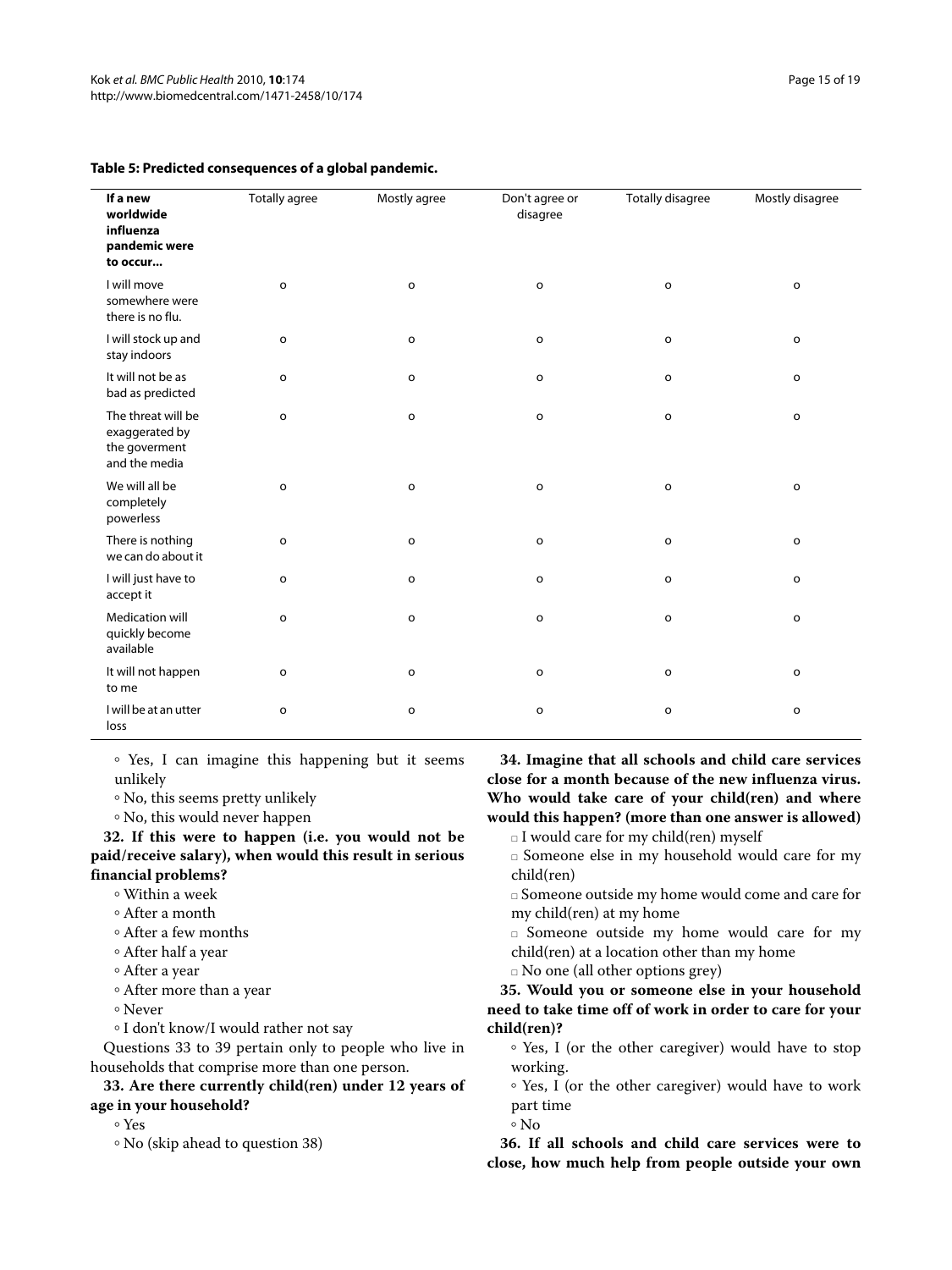|                                                                                     | I am not<br>willing | A few days   | A few weeks  | More than a<br>month | I don't know | <b>NA</b>           |
|-------------------------------------------------------------------------------------|---------------------|--------------|--------------|----------------------|--------------|---------------------|
| Avoid public<br>transportation                                                      | $\mathsf{o}$        | $\mathsf{o}$ | $\mathsf{o}$ | $\mathsf{o}$         | $\mathsf{o}$ | $\mathsf{o}$        |
| Avoid places<br>of<br>entertainment<br>like<br>restaurants,<br>bars and<br>theaters | $\mathsf{o}$        | $\mathbf{o}$ | $\mathsf{o}$ | $\mathsf{o}$         | $\mathbf{o}$ | $\mathsf{o}$        |
| Avoid (sport)<br>clubs                                                              | $\mathsf{o}$        | $\mathbf{o}$ | $\mathsf{o}$ | $\mathsf{o}$         | $\mathbf{o}$ | $\mathsf{o}\xspace$ |
| Shop less and<br>for necessary<br>items only                                        | $\mathsf{o}$        | $\mathsf{o}$ | $\mathsf{o}$ | $\mathsf{o}$         | $\mathbf{o}$ | $\mathsf{o}$        |
| Stay home<br>from work                                                              | $\mathsf{o}$        | $\mathbf{o}$ | $\mathsf{o}$ | $\mathsf{o}$         | $\mathsf{o}$ | $\mathsf{o}\xspace$ |
| Keep kids at<br>home and<br>away from<br>school                                     | $\mathsf{o}$        | $\mathbf{o}$ | $\mathsf{o}$ | $\mathsf{o}$         | $\mathbf{o}$ | $\mathsf{o}\xspace$ |
| Avoid social<br>contact with<br>friends and<br>family                               | $\mathsf{o}$        | $\mathbf{o}$ | $\mathsf{o}$ | $\mathsf{o}$         | $\mathsf{o}$ | $\mathsf{o}\xspace$ |
| Avoid medical<br>professionals                                                      | $\mathsf{o}$        | $\mathsf{o}$ | $\mathsf{o}$ | $\mathsf{o}$         | $\mathsf{o}$ | $\mathsf{o}\xspace$ |
| Stay indoors                                                                        | $\mathsf{o}$        | $\mathsf{o}$ | $\mathbf{o}$ | $\pmb{0}$            | $\mathbf{o}$ | $\mathsf{o}$        |

#### **Table 6: Willingness to undertake preventative measures**

**household would need in order to keep your child(ren) at home for a month?**

- <sup>o</sup> A whole lot of help
- $\circ$  A fair amount of help
- Some help
- No help (skip ahead to question 38)

**37. Outside of your own household, from whom would you expect to receive this help?**

- <sup>o</sup> My extended family
- <sup>o</sup> My friends
- My neighbors
- My residents or neighborhood association
- The municipal government
- The community health services
- **Another government agency**
- My church or mosque
- Another club or organization
- Someone else
- I don't know/None of the above

**38. Are there currently child(ren) under 17 years of age in your household?**

- Yes

- No (skip ahead to question 40)

**39. Imagine all schools and child care facilities close for three months in order to protect children from influenza infection. Health professionals have advised you to keep your child(ren) away from public places such as shopping centres and public transportation for three months. Children should also discontinue social contact with other children. Would you be able to keep your child(ren) from doing these things for three months?**

- <sup>o</sup> Certainly
- Probably
- Probably not
- Certainly not
- I don't know

**A vaccine for a new influenza virus can only be developed after the outbreak. There are, however, antiviral drugs such as Tamiflu and Relenza that may prevent the virus from dispersing through the body and that can shorten the illness period. However, it is unclear whether these antiviral drugs actually work for the new influenza virus**.

**40. If a new influenza pandemic were to occur, would you want to use antiviral drugs?**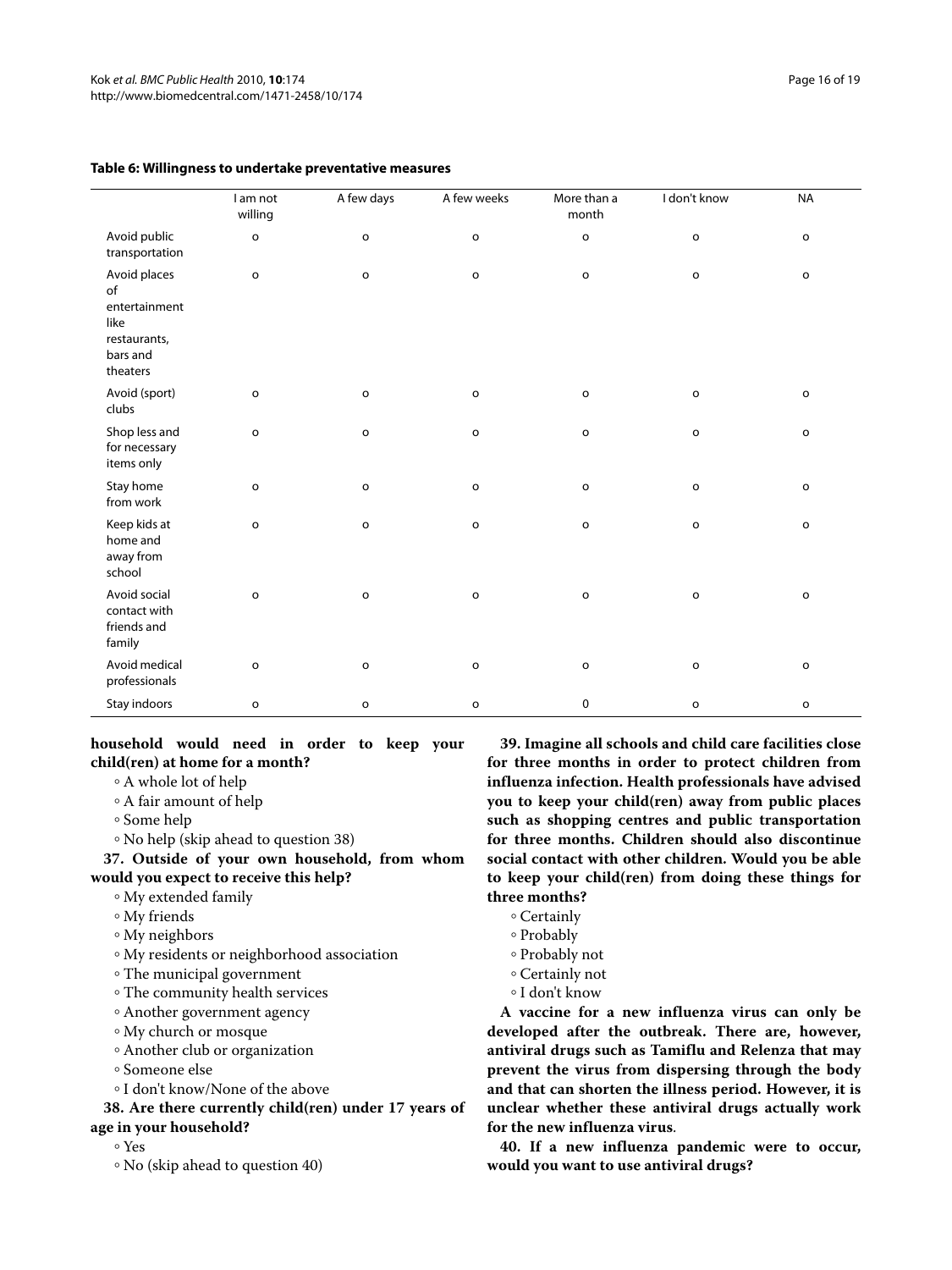|                                         | Not Very<br>trustworthy | Reasonably<br>trustworthy | Not very<br>trustworthy | trustworthy at all | I don't know |
|-----------------------------------------|-------------------------|---------------------------|-------------------------|--------------------|--------------|
| The government<br>in general            | $\mathsf{o}$            | $\mathsf{o}$              | $\mathsf{o}$            | $\circ$            | $\circ$      |
| The current<br>national<br>government   | $\mathsf{o}$            | $\mathsf{o}$              | $\mathsf{o}$            | $\mathsf{o}$       | $\circ$      |
| State<br>departments                    | $\circ$                 | $\mathsf{o}$              | $\mathsf{o}$            | $\mathsf{o}$       | $\circ$      |
| The municipal<br>goverment              | $\mathsf{o}$            | $\mathsf{o}$              | $\mathsf{o}$            | $\mathsf{o}$       | $\mathsf{o}$ |
| The community<br>health services        | $\mathsf{o}$            | $\mathsf{o}$              | $\mathsf{o}$            | $\circ$            | $\circ$      |
| The European<br>Union                   | $\mathsf{o}$            | $\mathsf{o}\xspace$       | $\mathsf{o}$            | $\circ$            | $\circ$      |
| General<br>practitioners                | $\mathsf{o}$            | $\mathsf{o}$              | $\mathsf{o}$            | $\circ$            | $\mathsf{o}$ |
| The media                               | $\mathsf{o}$            | $\mathsf{o}$              | $\mathsf{o}$            | $\circ$            | $\circ$      |
| Corporate<br>enterprises                | $\mathsf{o}$            | $\mathsf{o}\xspace$       | $\mathsf{o}$            | $\circ$            | $\circ$      |
| Consumer or<br>patient<br>organizations | $\mathsf{o}$            | $\mathsf{o}$              | $\mathsf{o}$            | $\circ$            | $\circ$      |

#### **Table 7: Perception of trustworthiness of information sources.**

- <sup>o</sup> Certainly
- Probably
- Probably not
- Certainly not
- ∘ I don't know

**41. Imagine there is a new worldwide influenza pandemic. The government has started distributing antiviral drugs to the population but there are not enough drugs for everyone. They have thus decided that those most vulnerable to infection (e.g. the elderly) should get priority access to the drugs. Do you think this is justified?**

- <sup>o</sup> Certainly
- Probably
- Probably not
- Certainly not
- ∘ I don't know

**42. Also, certain professionals (e.g. firefighters and the police) are also more susceptible to infection. As a result, the government has decided to give these people priority access to antiviral drugs. Do you think this is justified?**

- Certainly
- Probably
- Probably not
- Certainly not
- ∘ I don't know

**43. These antiviral drugs are also being offered commercially on, for example, the internet. Imagine there is a new worldwide influenza pandemic and you cannot obtain antiviral drugs through your government because other groups are prioritized. Would you attempt to obtain these drugs through other means (i.e. buy them online)?**

- <sup>o</sup> Certainly
- Probably
- Probably not
- Certainly not
- I don't know

We now want to ask you a few questions about certain sources of information in the event of an influenza pandemic.

**44. In general, how trustworthy do you think the following sources of information are (see Table** 7**)?**

**45. If a new worldwide influenza pandemic were to occur, information could be provided to you by the following sources. How trustworthy would you consider the information from these sources to be (see Table** 8**)?**

**46. Imagine a new worldwide influenza pandemic occurs and that the pandemic reaches the Netherlands. Which two topics would you want to receive immediate information about?**

 $\Box$  How the infection is transmitted

 $\Box$  How the infection can be recognized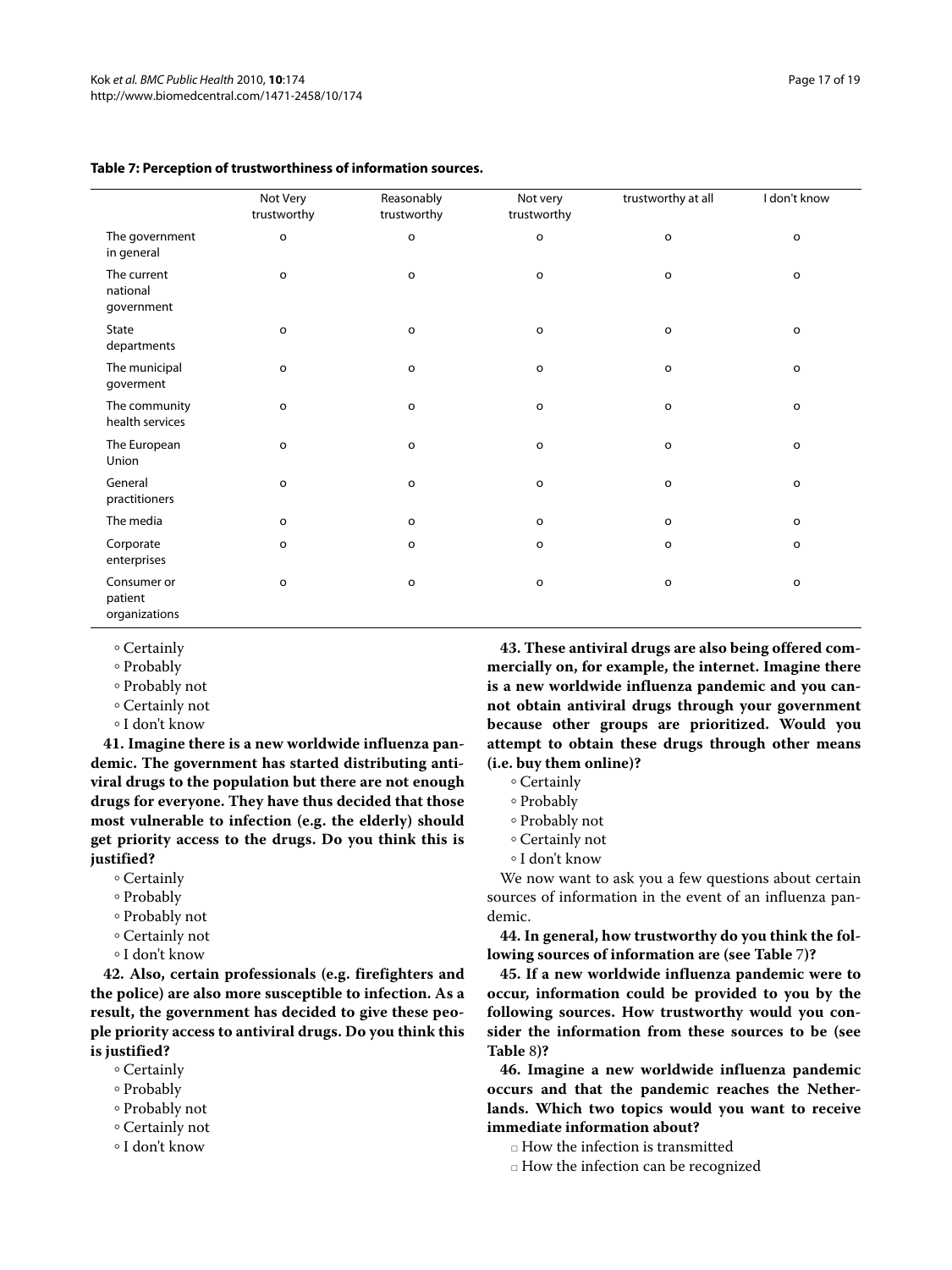|                                         | Not Very<br>trustworthy | Reasonably<br>trustworthy | Not very<br>trustworthy | trustworthy at all | I don't know |
|-----------------------------------------|-------------------------|---------------------------|-------------------------|--------------------|--------------|
| The current<br>national<br>government   | $\mathsf{o}$            | $\mathsf{o}$              | $\mathsf{o}\,$          | $\mathsf{o}\,$     | $\mathsf{o}$ |
| State<br>departments                    | $\mathsf{o}$            | $\mathsf{o}$              | $\mathsf{o}\xspace$     | $\circ$            | $\circ$      |
| The municipal<br>goverment              | $\mathsf{o}$            | $\mathsf{o}$              | $\mathsf{o}\xspace$     | $\circ$            | $\mathsf{o}$ |
| The community<br>health services        | $\mathsf{o}$            | $\mathsf{o}$              | $\mathsf{o}\xspace$     | $\circ$            | $\circ$      |
| The European<br>Union                   | $\mathsf{o}$            | $\circ$                   | $\mathsf{o}\xspace$     | $\circ$            | $\circ$      |
| My general<br>practitioner              | $\mathsf{o}$            | $\mathsf{o}$              | $\mathsf{o}\xspace$     | $\mathsf{o}\,$     | $\circ$      |
| The media                               | $\mathsf{o}$            | o                         | $\mathsf{o}\xspace$     | $\circ$            | $\circ$      |
| Consumer or<br>patient<br>organizations | $\mathsf{o}\xspace$     | o                         | $\mathsf{o}\xspace$     | o                  | $\circ$      |
| My family and/or<br>friends             | $\mathsf{o}\xspace$     | $\circ$                   | $\circ$                 | $\circ$            | $\circ$      |
| My neighbors                            | $\mathsf{o}\xspace$     | $\mathsf{o}$              | $\mathsf{o}$            | $\mathsf{o}\,$     | $\mathsf{o}$ |

#### **Table 8: Perception of trustworthiness of information sources in the event of a global pandemic.**

 Which protective measures you can take to protect yourself against infection **References**

- Which places pose the greatest risk
- The likelihood of infection
- $\square$  <br> How the infection is treated
- $\Box$  The severity of the infection

This is the end of the survey. Thank you for cooperating. If you have questions or comments, feel free to use the space below.

Please click on 'Next' to submit the survey.

#### **Competing interests**

The authors declare that they have no competing interests.

#### **Authors' contributions**

GK conceived the study, contributed to the interpretation of the data and drafted the manuscript. RJ and RG conducted the literature review, the survey and the analyses. RM, HS and OZ participated in the design of the study and the interpretation of the data. All authors read and approved the final text.

#### **Acknowledgements**

This research was funded by the Dutch Ministry of Health, Welfare and Sport.

#### **Author Details**

1Work and Social Psychology, Maastricht University, PO Box 616, 6200 MD Maastricht, the Netherlands, 2ResCon Research & Consultancy, Rijswijkstraat 175, 1062 EV Amsterdam, the Netherlands, 3Health Promotion, Maastricht University, PO Box 616, 6200 MD Maastricht, the Netherlands and 4Municipal Public Health Service Rotterdam-Rijnmond, Schiedamsedijk 95, 3011 EN Rotterdam, the Netherlands

Received: 22 June 2009 Accepted: 30 March 2010 Published: 30 March 2010

- 1. WHO: Pandemic preparedness**.** Retrieved May 26th 2009 [http:// www.who.int/csr/disease/influenza/pandemic/en/index.html].
- 2. Brewer NT, Chapman GB, Gibbons FX, Gerrard M, McCaul KD, Weinstein ND: Meta-analysis of the relationship between risk perception and health behaviour: The example of vaccination**.** Health Psychology 2007, 26:136-145.
- 3. De Zwart O, Veldhuijzen IK, Elam G, Aro AR, Abraham T, Bishop GD, Voeten HA, Richardus JH, Brug J: Perceived threat, risk perception, and efficacy beliefs related to SARS and other (emerging) infectious diseases: results of an international survey**.** International Journal of Behavioural Medicine 2009, 16:30-40.
- 4. Sadique MZ, Edmunds WJ, Smith RD, Meerding WJ, de Zwart O, Brug J, Beutels P: Precautionary behaviour in response to perceived threat of pandemic influenza**.** Emerging Infectious Diseases 2007 [http:// www.cdc.gov/EID/content/13/9/1307.htm].
- 5. Siu W: Extended Parallel Process Model and H5N1 influenza virus**.** Psychological Reports 2008, 102:539-550.
- 6. Norman P, Boer H, Seydel ER: Protection Motivation Theory**.** In Predicting health behaviour Edited by: Conner M, Norman P. Berkshire, UK: Open University Press; 2005:81-126.
- 7. Champion VL, Skinner CS: The Health Belief Model**.** In Health behaviour and health education; theory, research, and practice Edited by: Glanz K, Rimer BK, Viswanath K. San Francisco, CA: Jossey Bass; 2008:45-65.
- Witte K: Fear as motivator, fear as inhibitor: Using the EPPM to explain fear appeal successes and failures**.** In The handbook of communication and emotion Edited by: Andersen PA, Guerrero LK. New York: Academic Press; 1998:423-450.
- 9. Weinstein ND, Sandman PM, Blalock SJ: The Precaution Adoption Process Model**.** In Health behaviour and health education; theory, research, and practice Edited by: Glanz K, Rimer BK, Viswanath K. San Francisco, CA: Jossey Bass; 2008:123-147.
- 10. De Hoog N, Stroebe W, de Wit JBF: The impact of vulnerability to and severity of a health risk on processing and acceptance of fear-arousing communications: A meta-analysis**.** Review of General Psychology 2007, 11:258-285.
- 11. Ruiter RAC, Abraham C, Kok G: Scary warnings and rational precautions: A review of the psychology of fear appeals**.** Psychology & Health 2001, 16:613-630.